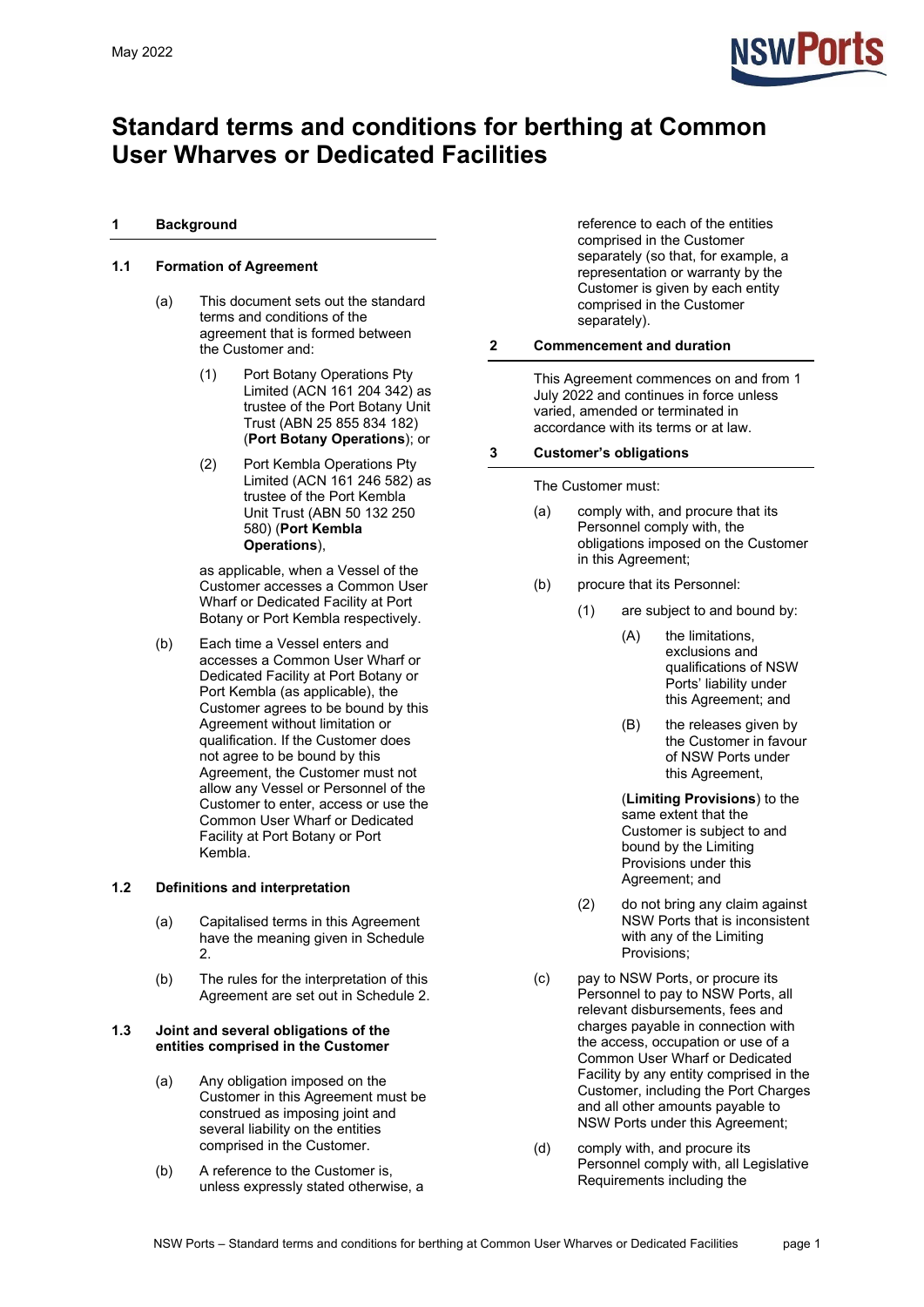requirements in the Regulations with respect to the provision of information and documentation to NSW Ports;

- (e) ensure that all shipping activities and work carried out on the Vessel in or around the Port in connection with the Vessel's visit are carried out:
	- (1) in accordance with any consent or approval given by NSW Ports (which, in the case of work, must be received from NSW Ports prior to the work commencing);
	- (2) by Personnel who are fit for work and who possess the appropriate training, experience and qualifications to do the work; and
	- (3) with a high degree of skill, competence and professionalism at all times;
- (f) co‐operate with, and procure that its Personnel co-operate with, NSW Ports and all other users of the Port Facilities to ensure compliance with all Legislative Requirements;
- <span id="page-1-0"></span>(g) no later than 24 hours prior to the expected commencement of the Access Period for a Vessel, provide to NSW Ports a copy of a current Certificate of Entry, Certificate of Registry, Certificate of Class, Certificate of Tonnage, Document of Compliance, Safety Management Certificate, Ship Pre-Arrival Report and Inwards / Outwards Crew Report for and in respect of the Vessel, together with such other documentation as may be requested by NSW Ports from time to time;
- <span id="page-1-2"></span>(h) ensure that the certificates and documents referred to in clause [3\(g\)](#page-1-0) and the insurances specified in the Certificate of Entry remain valid and in effect for the duration of the Access Period;
- (i) ensure that it does not, and procure that its Personnel do not, obstruct or cause any interference to NSW Ports, its property or operations, or to anyone else lawfully using the Port; and
- (j) procure all of its Personnel understand and comply with:
	- (1) the security (including cyber security) requirements of the Port with respect to the protection of people and property, including the relevant Port Security Plan; and
- (2) their obligations under MTOFSA.
- **4 Use of Common User Wharves or Dedicated Facilities**

# **4.1 Permitted Uses**

- (a) Subject to the terms of this Agreement, the Customer is permitted to use a Common User Wharf or Dedicated Facility (as applicable) for the Permitted Uses for the duration of the Access Period.
- (b) The Customer must not use a Common User Wharf or Dedicated Facility for any purpose during the Access Period other than the Permitted Uses.

# **4.2 Use subject to this Agreement**

The Customer acknowledges and agrees that its access to, and occupation and use of, a Common User Wharf or Dedicated Facility for a Permitted Use during the Access Period is subject to, and must be exercised in accordance with, this Agreement.

## **4.3 No warranty as to suitability**

The Customer agrees that NSW Ports has made no representation and gives no warranty concerning the adequacy or suitability of any Common User Wharf or Dedicated Facility for the Vessel or the use intended by the Customer.

# **4.4 No estate or interest**

The Customer's rights to enter, access, occupy or use a Common User Wharf or the Dedicated Facility (as applicable) for a Permitted Use for the duration of the Access Period rest in contract only and this Agreement does not create or confer upon the Customer any tenancy, estate or other interest in any Common User Wharf or Dedicated Facility.

# <span id="page-1-1"></span>**4.5 No rights of priority, exclusive occupation or use**

The Customer acknowledges and agrees that this agreement:

- (a) does not grant any rights of priority, exclusive occupation or use of a Common User Wharf or Dedicated Facility to the Customer; and
- (b) without limiting the generality of this clause [4.5,](#page-1-1) NSW Ports may at any time exercise its rights to enter, use, possess and enjoy the whole or any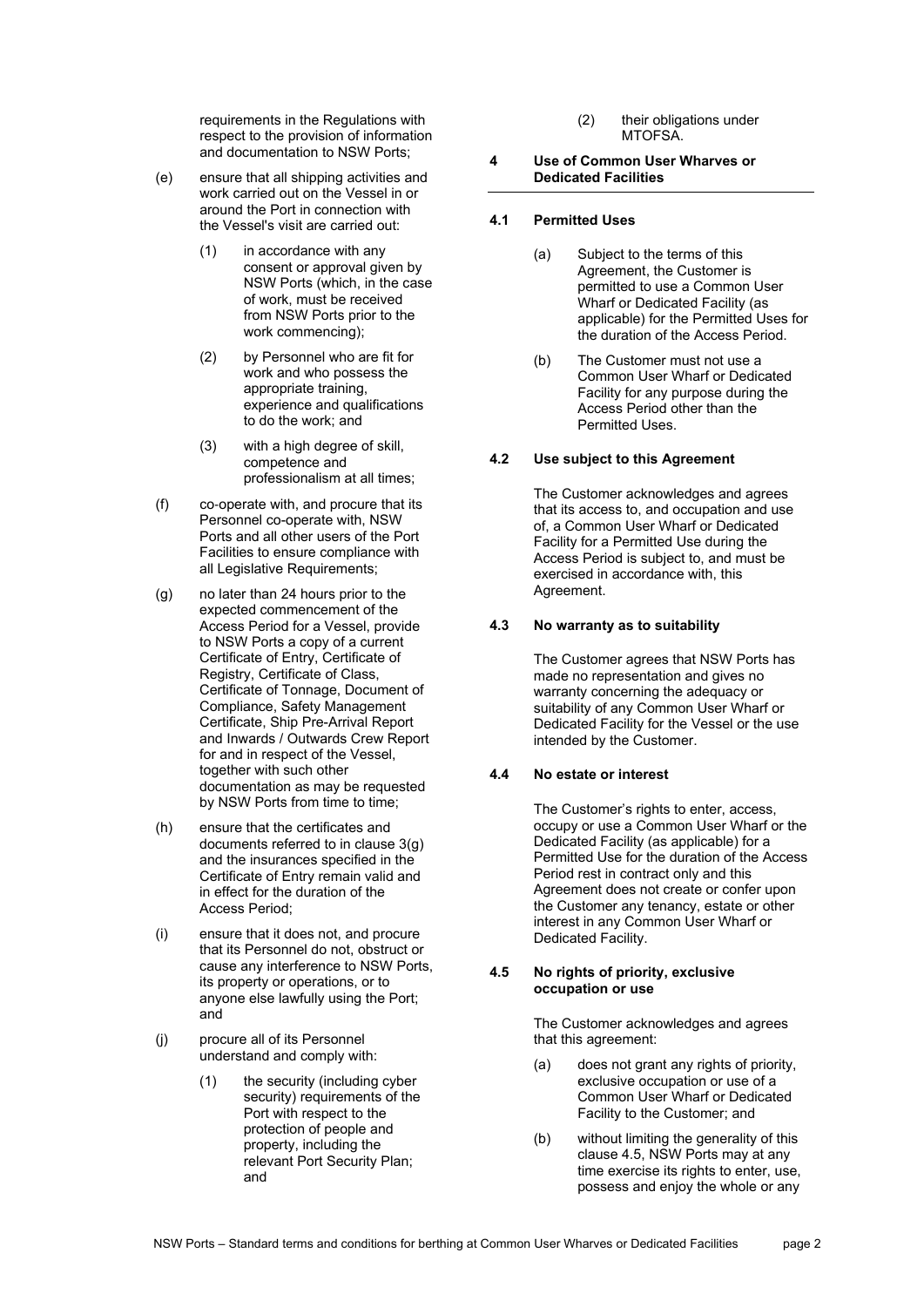part of a Common User Wharf or a Dedicated Facility in preference to and to the exclusion of the Customer.

# **4.6 Access to be exercised in accordance with directions**

Further to clause 4.5, the Customer's right to occupy, access or use a Common User Wharf or Dedicated Facility for the Permitted Uses is subject to the discretion and directions of NSW Ports, the Harbour Master and the Port Authority, which directions may specify the Common User Wharf or Dedicated Facility to which access is permitted, the method of control, operational requirements (including, for example, in relation to mooring arrangements) and the dates and time of control.

# **4.7 Common User Wharves and Dedicated Facilities may change**

The Customer acknowledges that the Common User Wharves and Dedicated Facilities available to the Customer may change from time to time in NSW Ports' absolute discretion. If there is a change to access arrangements or the status of the Common User Wharves or Dedicated Facilities (as applicable), NSW Ports will give notice of such change to the Customer or any entity comprised in the Customer.

#### **4.8 Mooring of Vessels**

The Customer acknowledges and warrants that the Master of a Vessel must ensure that the Vessel is appropriately secured to the relevant Common User Wharf or Dedicated Facility (as applicable), and that the moorings are tended at regular intervals to prevent vessel movement in all weather conditions, in accordance with best practice.

#### **4.9 Rotating of propellers and bow thrusters at berth**

The Customer acknowledges and warrants that a Vessel's propellers and bow thrusters may only be used for necessary manoeuvring and that, in all other circumstances, written permission must first be obtained from NSW Ports and, if applicable, the Port Authority.

# **5 Withdrawal of permission to access, occupy or use**

#### <span id="page-2-0"></span>**5.1 Withdrawal of permission to access, occupy or use**

NSW Ports may at any time refuse or withdraw permission for a Vessel to enter, access, occupy or use a Common User

Wharf (or any part of it) or a Dedicated Facility (or any part of it) respectively if NSW Ports becomes aware of any of the following:

- (a) the Customer, any entity comprised in the Customer, or a Related Entity of any entity comprised in the Customer, has committed a default under any agreement with NSW Ports or the Port Authority or failed to pay an amount owed to NSW Ports or the Port Authority by the due date and, as at the date NSW Ports makes a determination under this clause [5.1,](#page-2-0) the default or failure to pay has not been remedied;
- (b) the Common User Wharf (or any part it) or the Dedicated Facility (or any part of it) is unsuitable for use for any reason;
- (c) a relevant direction is given by the Harbour Master or the Port Authority;
- (d) the Vessel is deficient, substandard or unseaworthy in any respect or is unable to be loaded or unloaded to its full capacity;
- (e) if permission to carry out required works to a Vessel has been sought and refused; or
- (f) the Customer does not comply with the requirements of clause 3.

# **5.2 Withdrawal for the purposes of Lay-up**

The Customer acknowledges that NSW Ports may:

- (a) with respect to the access, occupation or use of a Common User Wharf or Dedicated Facility, give priority to any Vessel carrying cargo over a Vessel that is Laying-up during an Access Period; and
- (b) refuse or withdraw permission for Laying-up at any time.

# **5.3 Approved immobilisation**

If a Vessel is temporarily immobilised at a Common User Wharf or Dedicated Facility with prior written approval of NSW Ports, NSW Ports will provide the Customer with reasonable notice of its requirement that the Vessel vacate the Common User Wharf or Dedicated Facility (as applicable).

# <span id="page-2-1"></span>**5.4 No compensation**

(a) If NSW Ports refuses or withdraws permission for use or occupation of, or access to, a Common User Wharf or Dedicated Facility, other than for breach by the Customer of this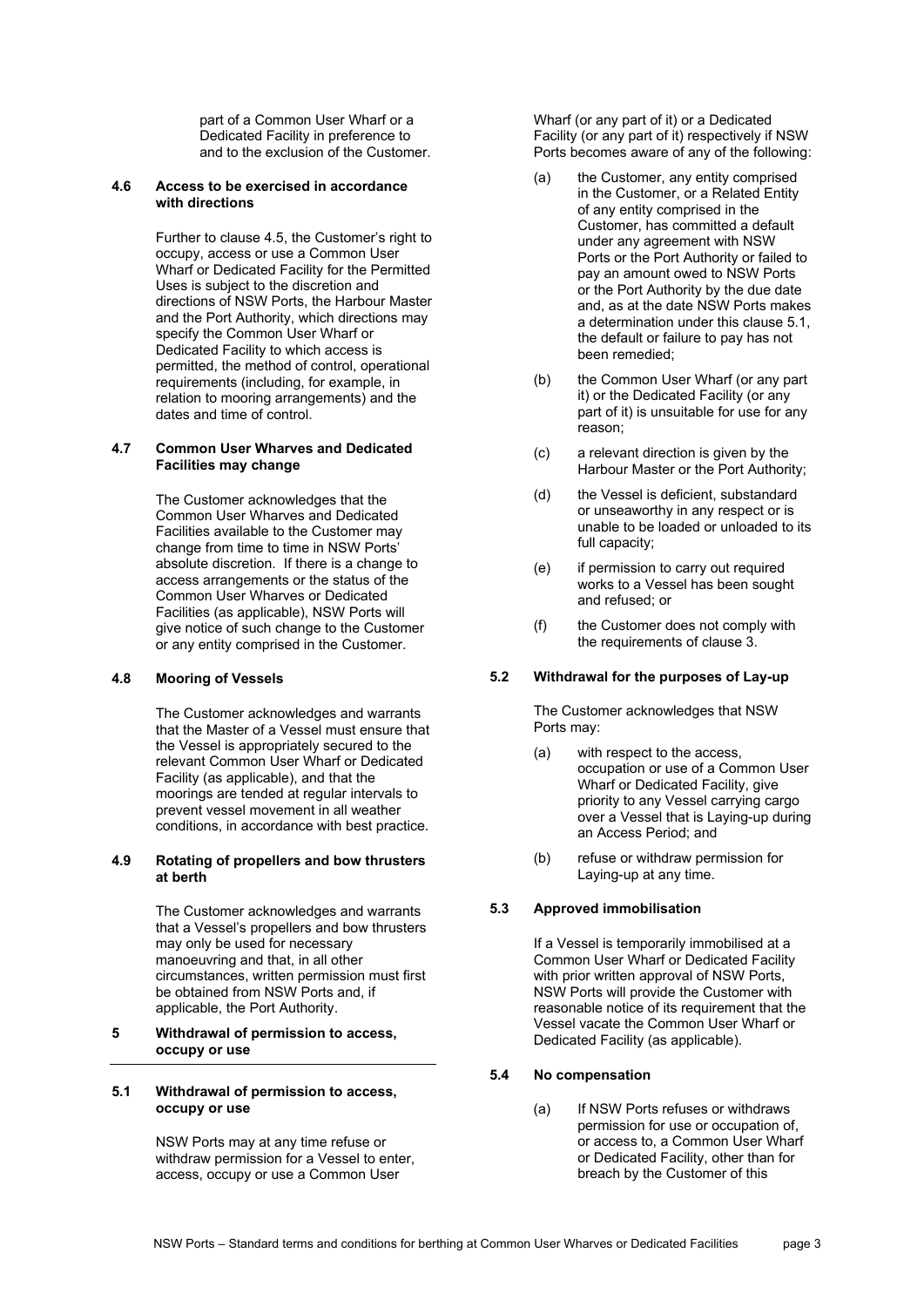Agreement, NSW Ports will refund to the Customer any monies paid in advance by the Customer in respect of applicable Port Charges for any proposed Access Period that does not proceed, or for the use of the Common User Wharf or Dedicated Facility for which permission for access or use is withdrawn.

(b) NSW Ports is not liable to pay, and neither the Customer nor the Customer's Personnel are entitled to, any other remedy, compensation or damages for any withdrawal of permission referred to in clause [5.4\(a\).](#page-2-1)

# <span id="page-3-1"></span>**6 Port Entry**

#### **6.1 Berthing Order**

- (a) The Customer acknowledges and agrees that NSW Ports will allocate (and may change) in its absolute discretion the order of access, occupation and use by the Vessel of a Common User Wharf (or any part of it) or a Dedicated Facility (or any part of it).
- (b) In general (but subject always to NSW Ports' absolute discretion and the lawful directions of the Harbour Master, where applicable), access, occupation and use will be based on:
	- (1) Port safety and security;
	- (2) Port operational efficiency;
	- (3) the order of arrival at the pilot boarding ground or designated anchorage providing:
		- (A) the order of arrival is not inconsistent with the details provided by the Customer to NSW Ports;
		- (B) the Vessel is, in all respects, ready to commence loading or unloading its nominated cargo immediately upon arrival at berth; and
		- (C) the Vessel is able to work its nominated cargo at a loading or unloading rate commensurate with the design capacity of the relevant Common User Wharf or Dedicated Facility; and

(4) subject always to the Port Rules.

## <span id="page-3-0"></span>**6.2 Condition survey**

If the Vessel requires a condition survey prior to the commencement of cargo operations, the Customer must ensure that any condition survey is fully completed / certified prior to the Vessel's access, occupation or use of a Common User Wharf (or any part of it) or a Dedicated Facility (or any part of it). If the Vessel fails to pass a condition survey, it will lose its berthing priority. All costs and expenses incurred by NSW Ports in relation to this claus[e 6.2](#page-3-0) must be paid by the Customer on demand by NSW Ports as a debt due and payable to NSW Ports' within 7 days of the date of NSW Ports' invoice without set off, deduction or counterclaim.

# **6.3 Port State Control Inspections**

The Customer warrants that as at the time of the Vessel's access, occupation or use of a Common User Wharf (or any part of it) or a Dedicated Facility (or any part of it), there are no outstanding deficiencies as reported by any Port State Control.

# <span id="page-3-2"></span>**7 Port Charges**

#### **7.1 Acknowledgment of liability**

The Customer must pay, or procure that its Personnel pays, to NSW Ports the Port Charges in respect of access to the Common User Wharves and Dedicated Facilities, any other relevant charges as identified in the Act and any other monies otherwise payable in accordance with this Agreement.

#### **7.2 Invoices**

NSW Ports will give the Customer, an entity comprised in the Customer or the Customer's Personnel, an invoice setting out NSW Ports' calculation of:

- (a) the Port Charges in respect of access to the Common User Wharves and Dedicated Facilities and any other amounts payable by the Customer or the Customer's Personnel in connection with this Agreement (including, without limitation, any other charges referred to in the Act); and
- (b) the GST Amount applicable to the Port Charges and other amounts specified in the invoice.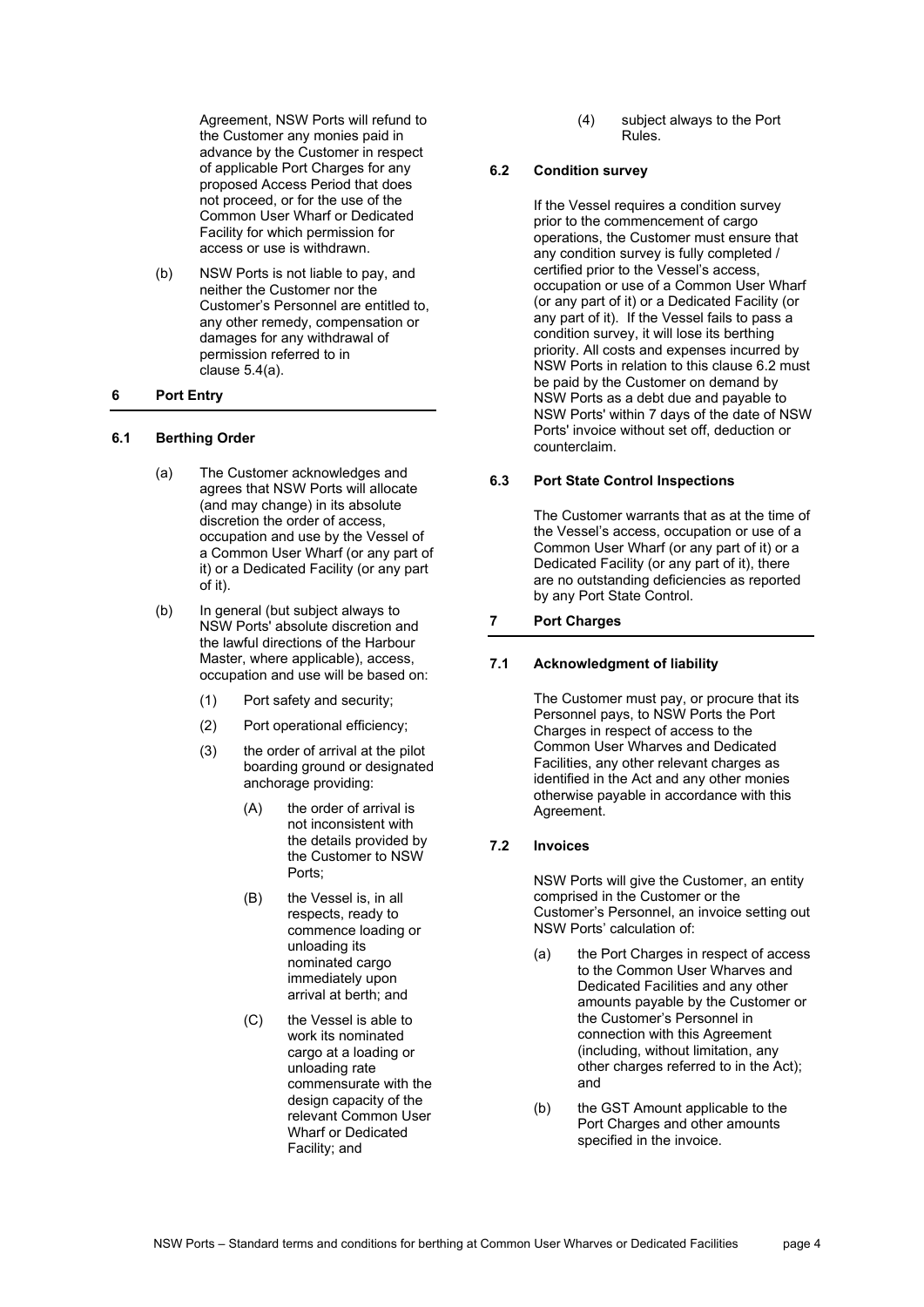### **7.3 Payment of Port Charges**

The Customer must pay, or must procure that its Personnel pays, as a debt due and payable by the Customer, the amount of any invoice issued by NSW Ports under this Agreement by the due date for payment specified on the invoice or, if a due date for payment is not specified on the invoice:

- (a) for an invoice in relation to Port Botany, within twenty-eight (28) days after the Service Date; and
- (b) for an invoice in relation to Port Kembla, within fourteen (14) days after the date of the relevant invoice.

# **7.4 Payments**

The Customer must procure that all payments required to be made under this Agreement are made by:

- (a) direct electronic transfer of immediately available funds to the bank account nominated in writing by NSW Ports by the due date for payment; or
- (b) any other method approved by NSW Ports in writing no later than five (5) Business Days before the due date for payment.

#### **7.5 Disputed Invoices**

- (a) If the Customer or any entity comprised in the Customer disputes an invoice (whether or not the Customer or any entity comprised in the Customer has given NSW Ports a Dispute Notice) then the Customer must still pay the invoiced amount in full and without any set-off, deduction or counterclaim in accordance with clause 7.3. Any such dispute must be determined in accordance with the dispute resolution procedures in clause 29.
- (b) If an amount paid by the Customer or the Customer's Personnel to NSW Ports under this Agreement is determined pursuant to clause [29](#page-18-0) or agreed by the parties not to have been properly owed to NSW Ports, such amount and any interest paid by the Customer in respect thereof must be repaid by NSW Ports to an entity comprised in the Customer within ten (10) Business Days after the date of such determination or agreement.

# **7.6 Costs of compliance with certain Legislative Requirements**

Without limiting any other right that NSW Ports may have, if NSW Ports reasonably incurs costs as a result of complying with any Legislative Requirement in relation to a Vessel, including costs incurred in connection with the provision of security for the protection of people (including their health and wellbeing), property or other services related to the protection of people and property, then the Customer is liable to reimburse NSW Ports such costs and those costs are recoverable by NSW Ports as a debt properly due and payable by the Customer without set off, deduction or counterclaim:

- (a) for an invoice in relation to Port Botany, within twenty-eight (28) days after the Service Date; and
- (b) for an invoice in relation to Port Kembla, within fourteen (14) days after the date of the relevant invoice.

# <span id="page-4-0"></span>**7.7 Interest**

Without in any way limiting any other rights it may have under this Agreement, including but not limited to calling the Customer in breach of this Agreement and / or requiring that a Security Deposit be immediately provided, NSW Ports may charge the Customer interest on any amount payable by the Customer under this Agreement that is not paid by the due date. Such interest will accrue daily at the Default Rate from (and including) the due date until that amount is paid in full. The parties acknowledge and agree that the Default Rate is a genuine preestimate of the costs, loss and damage that NSW Ports' is likely to suffer if any amount payable by the Customer is not paid by the due date.

#### **7.8 Administration Fees**

Without in any way limiting any other rights that it may have under this Agreement, NSW Ports may, in its absolute discretion, charge the Customer an Administration Fee for each and every act or omission of the Customer that necessitates additional administrative effort or manual processing on the part of NSW Ports including, without limitation, in the following circumstances:

- (a) where the Customer submits a manual / non-EDI manifest;
- (b) where a credit adjustment is required due to Customer error;
- (c) where a request for a credit adiustment is received after the invoice due date; or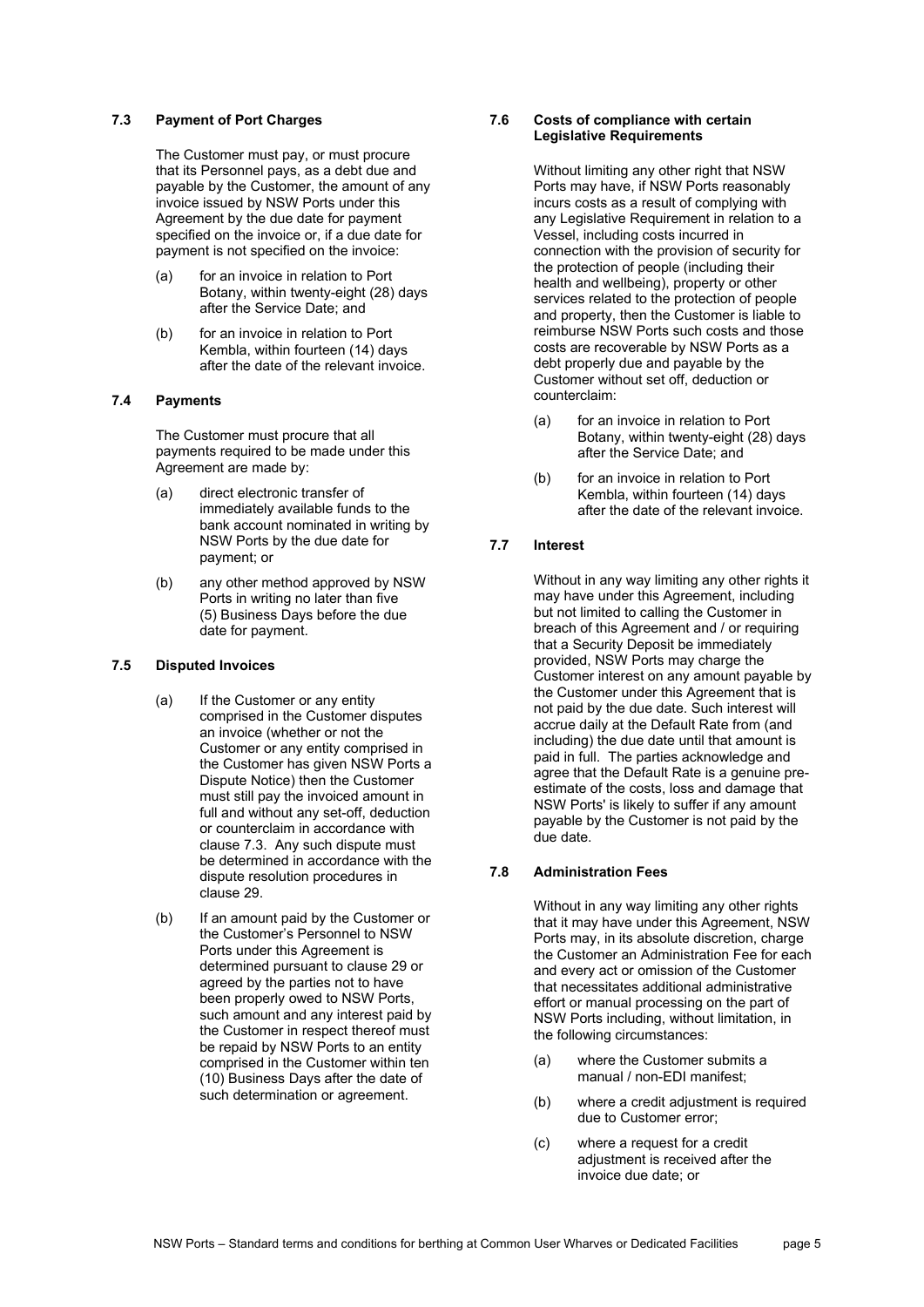(d) where NSW Ports has raised an invoice for interest pursuant to clause 7.7 of this Agreement.

## **8 Security Deposit**

## <span id="page-5-3"></span>**8.1 Requirement to provide Security Deposit**

- (a) The Customer acknowledges NSW Ports' right to require the Customer or any entity comprised in the Customer to provide the Security Deposit to NSW Ports.
- <span id="page-5-4"></span><span id="page-5-1"></span>(b) The Customer acknowledges and agrees that NSW Ports may, at any time, issue a notice to the Customer or any entity comprised in the Customer requesting the Customer or an entity comprised in the Customer provide:
	- (1) a Security Deposit;
	- (2) a replacement Security Deposit in a greater amount than the amount of the Security Deposit held by NSW Ports at the relevant time, having regard to the matters contemplated in clause [8.2\(b\);](#page-5-0) or
	- (3) a replacement Security Deposit,

## (a **Security Deposit Notice**).

Following the delivery of a Security Deposit Notice, the Customer or an entity comprised in the Customer must provide the Security Deposit referred to in the Security Deposit Notice to NSW Ports within the timeframe stipulated in the Security Deposit Notice (or, if no timeframe is stipulated, then within twenty-four (24) hours).

- (c) For the avoidance of doubt, and without limiting clause [8.1\(b\),](#page-5-1) NSW Ports may issue a Security Deposit Notice up to thirty (30) days in advance of the expiry date of an existing Security Deposit.
- <span id="page-5-2"></span>(d) If the Customer or an entity comprised in the Customer does not provide a replacement Security Deposit within the time required under clause [8.1\(b\),](#page-5-1) NSW Ports may draw down on the existing Security Deposit in full and NSW Ports will hold the proceeds as a Security Deposit for the Customer and pay the amount remaining at the relevant time to the Customer or an entity comprised in the Customer:
- (1) when the Customer or an entity comprised in the Customer provides a replacement Security Deposit to NSW Ports for the amount stated in the Security Deposit Notice referred to in clause [8.1\(b\);](#page-5-1) or
- (2) otherwise in accordance with clause [8.4\(a\).](#page-6-0)
- (e) For the avoidance of doubt, if NSW Ports holds an amount under clause [8.1\(d\),](#page-5-2) that amount will be deemed to be the Security Deposit and NSW Ports will be entitled to draw on it in accordance with clause [8.3.](#page-6-1)

# **8.2 Security Deposit**

- (a) The amount of the Security Deposit will be determined by NSW Ports, in its sole discretion.
- <span id="page-5-0"></span>(b) In determining the amount of the Security Deposit, NSW Ports may have regard to such matters as it deems relevant in its sole discretion including, without limitation:
	- (1) any breach by the Customer, or any entity comprised in the Customer, of this Agreement;
	- (2) the subject matter of any dispute between the parties, whether or not that dispute is subject to a Dispute Notice under clause 29 of this Agreement;
	- (3) the creditworthiness of the Customer or any entity comprised in the Customer and their Related Entities;
	- (4) any prior or current noncompliance with the terms of any other agreement with NSW Ports or the Port Authority;
	- (5) the amount that is three (3) times the average monthly Port Charges invoiced by NSW Ports to the Customer or the Customer's Personnel over the preceding twelve (12) months immediately prior to the date of issue of the Security Deposit Notice;
	- (6) any incident that NSW Ports considers may give rise to a liability on the part of the Customer, an entity comprised in the Customer or the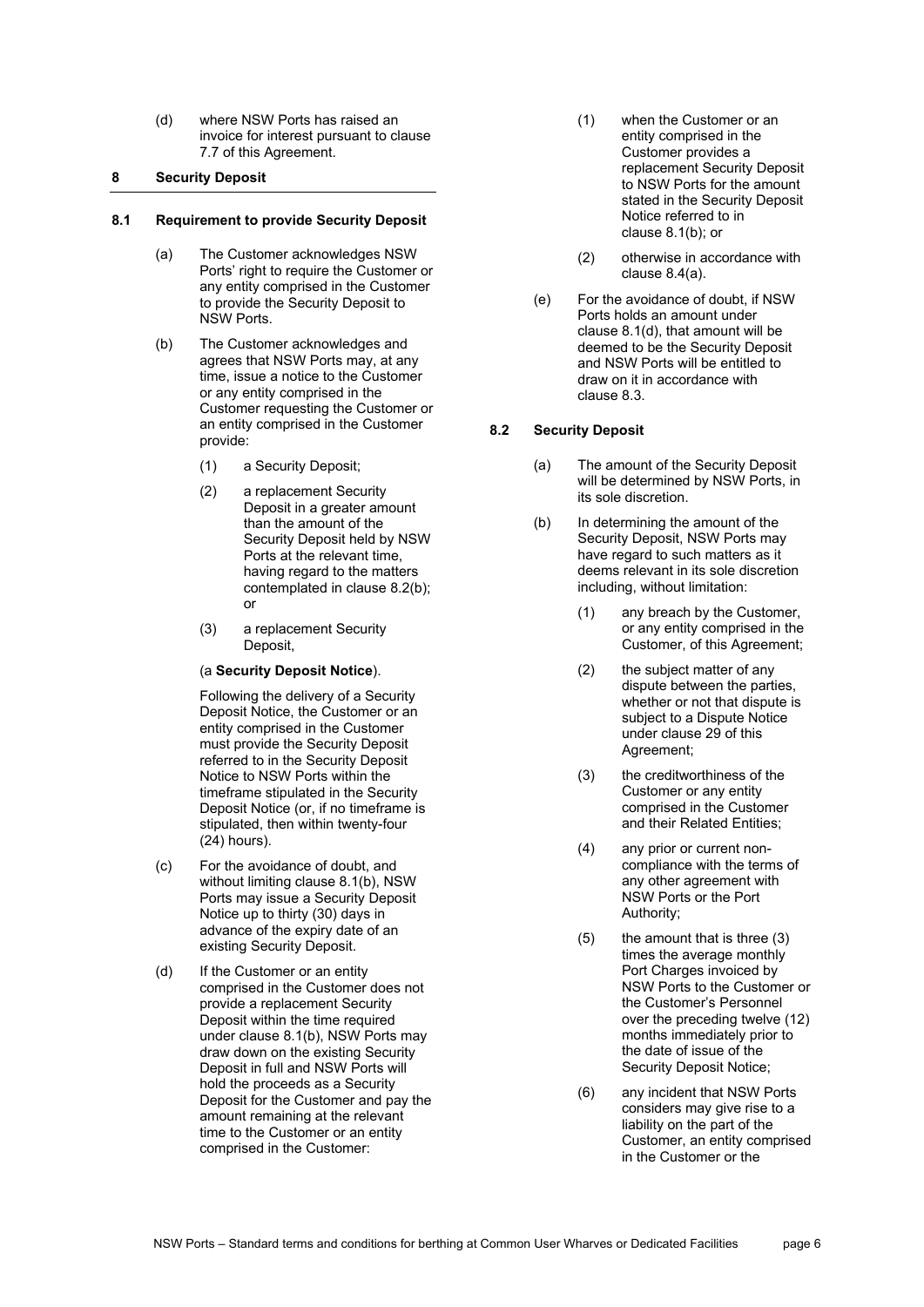Customer's Personnel to NSW Ports; and

- (7) the potential liabilities of the Customer or any entity comprised in the Customer to NSW Ports under this Agreement or Part 5 of the Act, having regard to the potential Access Periods of the Customer in the 12 month period following the date of issue of the Security Deposit Notice.
- (c) NSW Ports may review the amount of the Security Deposit at any time, in its sole discretion.

# <span id="page-6-2"></span><span id="page-6-1"></span>**8.3 Entitlement to Security Deposit**

- (a) NSW Ports will be entitled to draw down on the Security Deposit and retain the proceeds to such extent as NSW Ports considers (acting reasonably) will compensate NSW Ports for any Loss that is or will be suffered by NSW Ports, including (without limitation) as a result of the Customer failing to:
	- (1) pay the Port Charges, GST Amounts or any other amounts actually or contingently owing to NSW Ports when due and any reasonably incurred legal costs; or
	- (2) pay any interest calculated in accordance with clause [7.7](#page-4-0) owing on overdue amounts.

Any such draw down is without prejudice to any other rights NSW Ports may have against the Customer or any entity comprised in the Customer at law.

- (b) For the avoidance of doubt, the amount NSW Ports is entitled to draw down includes such amount as is required to satisfy any GST gross-up required to be paid to NSW Ports under clause [26](#page-17-0) in respect of the draw down of the Security Deposit.
- (c) The parties acknowledge that the amount of the Security Deposit is a genuine pre-estimate of the costs and losses NSW Ports will suffer if an event contemplated by clause [8.3\(a\)](#page-6-2) occurs.
- (d) If NSW Ports draws down on a Security Deposit, NSW Ports must promptly notify the entity comprised in the Customer that provided the Security Deposit that it has drawn down on the Security Deposit.

# **8.4 Return of Security Deposit**

NSW Ports must return to the entity comprised in the Customer that provided a Security Deposit:

- <span id="page-6-0"></span>(a) the Security Deposit if this Agreement has been terminated and:
	- (1) the Customer has performed all of the obligations required to be performed or procured by it under this Agreement or such obligations have been waived by NSW Ports; and
	- (2) any and all disputes between the parties (or between NSW Ports and an entity comprised in the Customer) arising out of or in connection with this Agreement have been fully and finally resolved; or
- (b) if the Customer or an entity comprised in the Customer has provided a replacement Security Deposit or a Security Deposit in a greater amount in accordance with clause [8.1\(b\).](#page-5-1)

# **9 Events of Default**

# <span id="page-6-6"></span>**9.1 Events of Default**

- <span id="page-6-3"></span>(a) On the occurrence of any of the events listed in clauses [9.1\(b\)](#page-7-0) to [9.1\(e\)](#page-7-1) (each an **Event of Default**) (whether or not it is continuing), in addition to any other rights of NSW Ports under this Agreement or provided by law:
	- (1) all unpaid invoices issued by NSW Ports to the Customer or an entity comprised in the Customer;
	- (2) all Ports Charges and related GST Amounts in respect of which an invoice has not yet been issued by NSW Ports; and
	- (3) any other amounts actually or contingently owing under this Agreement.

<span id="page-6-5"></span><span id="page-6-4"></span>(**Total Amounts Outstanding**) will be deemed immediately properly due and payable as an undisputed debt and the Customer must pay the Total Amounts Outstanding within five (5) Business Days of:

- (4) in respect of the amount referred to in clause [9.1\(a\)\(1\),](#page-6-3)  the Event of Default; or
- (5) in respect of an amount referred to in clauses [9.1\(a\)\(2\)](#page-6-4)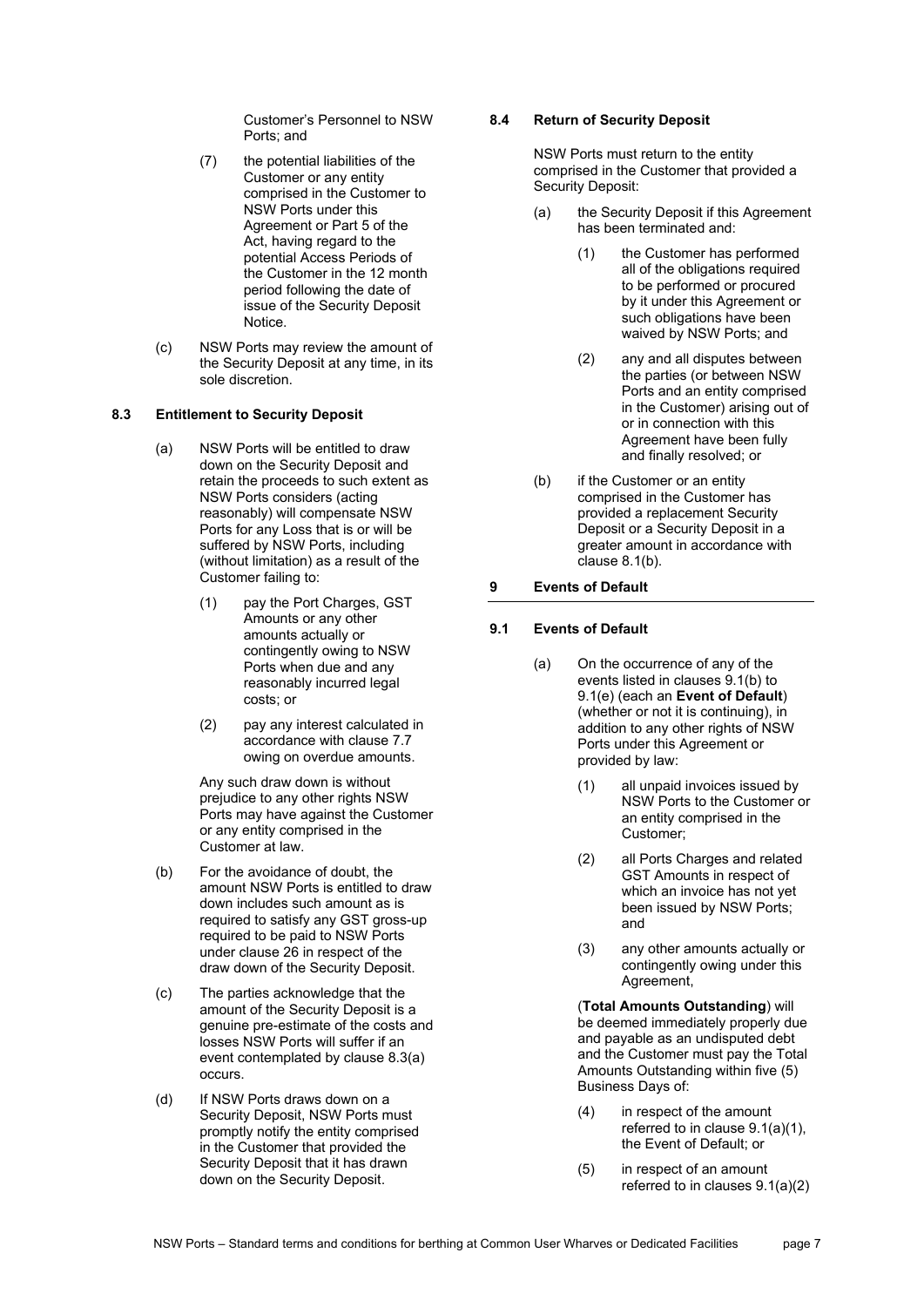o[r 9.1\(a\)\(3\),](#page-6-5) NSW Ports giving notice to the Customer or an entity comprised in the Customer of the amount, including by, if applicable, issuing an invoice.

- <span id="page-7-0"></span>(b) Any entity comprised in the Customer or a Related Entity of any entity comprised in the Customer:
	- (1) ceases, suspends or threatens to cease or suspend the conduct of all or a substantial part of its business or disposes of or threatens to dispose of a substantial part of its assets;
	- (2) stops or suspends or threatens to stop or suspend payment of all or a class of its debts;
	- (3) is insolvent within the meaning of section 95A of the Corporations Act;
	- (4) must be presumed by a court to be insolvent by reason of an event set out in section 459C(2) of the Corporations Act;
	- (5) fails to comply with a statutory demand (within the meaning of section 459F(1) of the Corporations Act);
	- (6) has an administrator appointed or any step preliminary to the appointment of an administrator is taken;
	- (7) has a liquidator, professional liquidator, controller (within the meaning of section 9 of the Corporations Act) or similar officer appointed to all or any of its property;
	- (8) has proceedings commenced, a resolution passed or proposed in a notice of meeting, an application to, or order of, a court made or other steps taken against or in respect of it for its winding up, administration, deregistration or dissolution or for it to enter an arrangement, compromise or composition with or assignment for the benefit of its creditors, a class of them or any of them;
	- (9) proposes or effects a reorganisation (other than whilst solvent), moratorium, deed of company arrangement or other administration

involving one or more of its creditors;

- (10) is the subject of the levy or enforcement of a Security or a distress, attachment or other execution over all or any of the assets and undertaking; or
- (11) is the subject of any action taken by the Australian Securities and Investments Commission (**ASIC**) with a view to deregistration or dissolution of the relevant entity, or is the subject of an application to ASIC that any such action be taken.
- (c) Anything analogous to anything referred to in clause [9.1\(b\),](#page-7-0) or which has substantially similar effect, occurs with respect to an entity comprised in the Customer or a Related Entity of an entity comprised in the Customer under any overseas law or any law which commences or is amended after this Agreement commences.
- (d) The Customer or any entity comprised in the Customer commits a material breach of this Agreement including, without limitation, by failing to pay in accordance with clause 7.3 the full amount of any invoice issued by NSW Ports under this Agreement.
- <span id="page-7-1"></span>(e) The Customer or any entity comprised in the Customer fails to provide a Security Deposit or a replacement Security Deposit in accordance with clause [8.1\(b\).](#page-5-1)

# **9.2 Right to withhold Services**

- (a) The Customer acknowledges NSW Ports' right to immediately withhold or withdraw the provision of services or facilities under section 72 of the Act.
- (b) If the Customer:
	- (1) fails to pay any Port Charges, GST Amounts, any other amount payable by the Customer to NSW Ports or any interest calculated in accordance with clause [7.7](#page-4-0) owing on overdue amounts to NSW Ports when due and either:
		- (A) the Security Deposit held by NSW Ports is insufficient to cover the amount unpaid; or
		- (B) NSW Ports does not hold a Security Deposit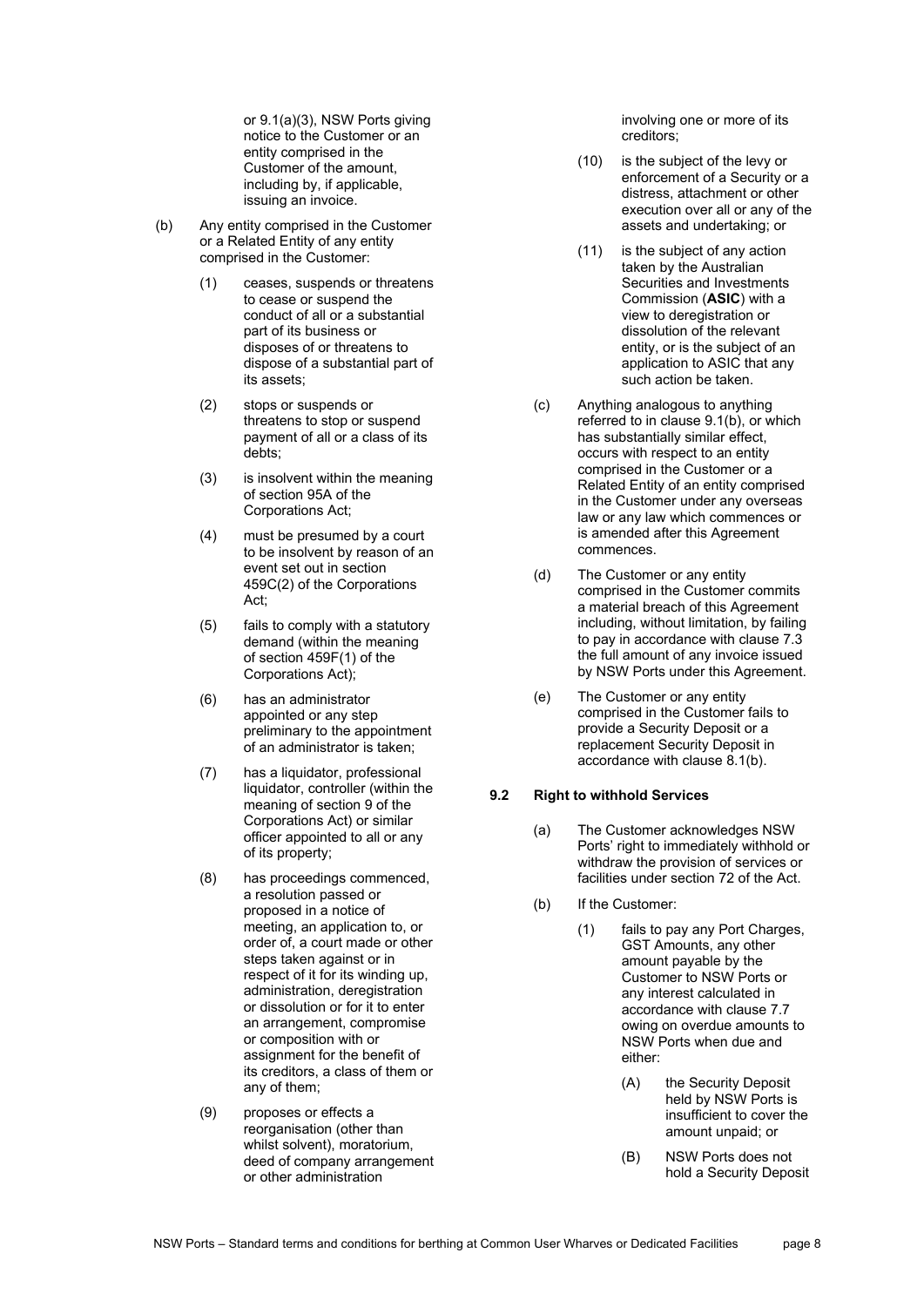at the relevant time under this Agreement; or

- (2) fails to provide:
	- (A) a replacement Security Deposit; or
	- (B) a Security Deposit in a greater amount,

when requested by NSW Ports under clause [8.1,](#page-5-3)

NSW Ports may give the Customer or any entity comprised in the Customer a notice (**Default Notice**) specifying the non-compliance and that some or all of the services will be immediately withheld or withdrawn until such time as the Customer has remedied the failure to NSW Ports' reasonable satisfaction.

# **10 Cargo manifests and documentation**

# <span id="page-8-6"></span>**10.1 Inward Manifest**

The Customer must, or must procure that its Personnel:

- <span id="page-8-0"></span>(a) with respect to a Vessel that enters Port Botany, by the third (3rd) working day after the Vessel enters Port Botany;
- <span id="page-8-1"></span>(b) with respect to a Vessel that enters Port Kembla, by the first (1<sup>st</sup>) working day after the Vessel leaves Port Kembla; or
- (c) if, at the relevant time, the timeframe specified in the Regulations for submitting a manifest in respect of goods discharged from a Vessel at Port Botany of Port Kembla differs from the timeframe specified in clause [10.1\(a\)](#page-8-0) o[r 10.1\(b\),](#page-8-1) the timeframe specified in the Regulations,

submit electronically to NSW Ports an accurate, complete and correctly formatted manifest in the form of an Approved Manifest for all cargo discharged or intended to be discharged (as applicable) at the Port which must include:

- <span id="page-8-2"></span>(d) the details required under any Legislative Requirements including, without limitation, under section 16(5) of the Regulations;
- (e) without limiting clause [10.1\(d\),](#page-8-2)  accurate and complete particulars of the cargo (including empty containers) which are intended to be discharged or which have been discharged (as applicable) at the Port; and

(f) all other information prescribed by NSW Ports from time to time.

# <span id="page-8-7"></span>**10.2 Outward Manifest**

The Customer must, or must procure that its Personnel:

- <span id="page-8-3"></span>(a) with respect to a Vessel that leaves Port Botany, by the end of the eighth  $(8<sup>th</sup>)$  working day after the Vessel leaves Port Botany;
- <span id="page-8-4"></span>(b) with respect to a Vessel that leaves Port Kembla, by the end of the first (1st) working day after the Vessel leaves Port Kembla; or
- (c) if, at the relevant time, the timeframe specified in the Regulations for submitting a manifest in respect of goods loaded onto a Vessel in respect of Port Botany of Port Kembla differs from the timeframe specified in clause [10.2\(a\)](#page-8-3) or [10.2\(b\),](#page-8-4)  the timeframe specified in the Regulations,

submit electronically to NSW Ports, an accurate, complete and correctly formatted manifest in the form of an Approved Manifest for all cargo on the Vessel which must include:

- <span id="page-8-5"></span>(d) the details required under any Legislative Requirements including, without limitation, under section 17(5) of the Regulations;
- (e) without limiting clause [10.2\(d\),](#page-8-5) accurate and complete particulars of the cargo loaded onto the Vessel; and
- (f) all other information prescribed by NSW Ports from time to time.

# **10.3 AHECC and Trade Information**

- (a) The Customer must, in respect a Vessel that uses a Common User Wharf or Dedicated Facility at Port Botany, submit electronically to NSW Ports an Inward Manifest and / or Outward Manifest (as applicable) which complies with clause [10.1](#page-8-6) or clause [10.2](#page-8-7) (as applicable) and each of the following requirements:
	- (1) the description of the goods on the Vessel must be consistent with the Harmonized System;
	- (2) Acceptable Code Values must be specified in the 'Australian Harmonized Export Commodity Classification' (or 'AHECC') field of the 'Additional Product ID' (or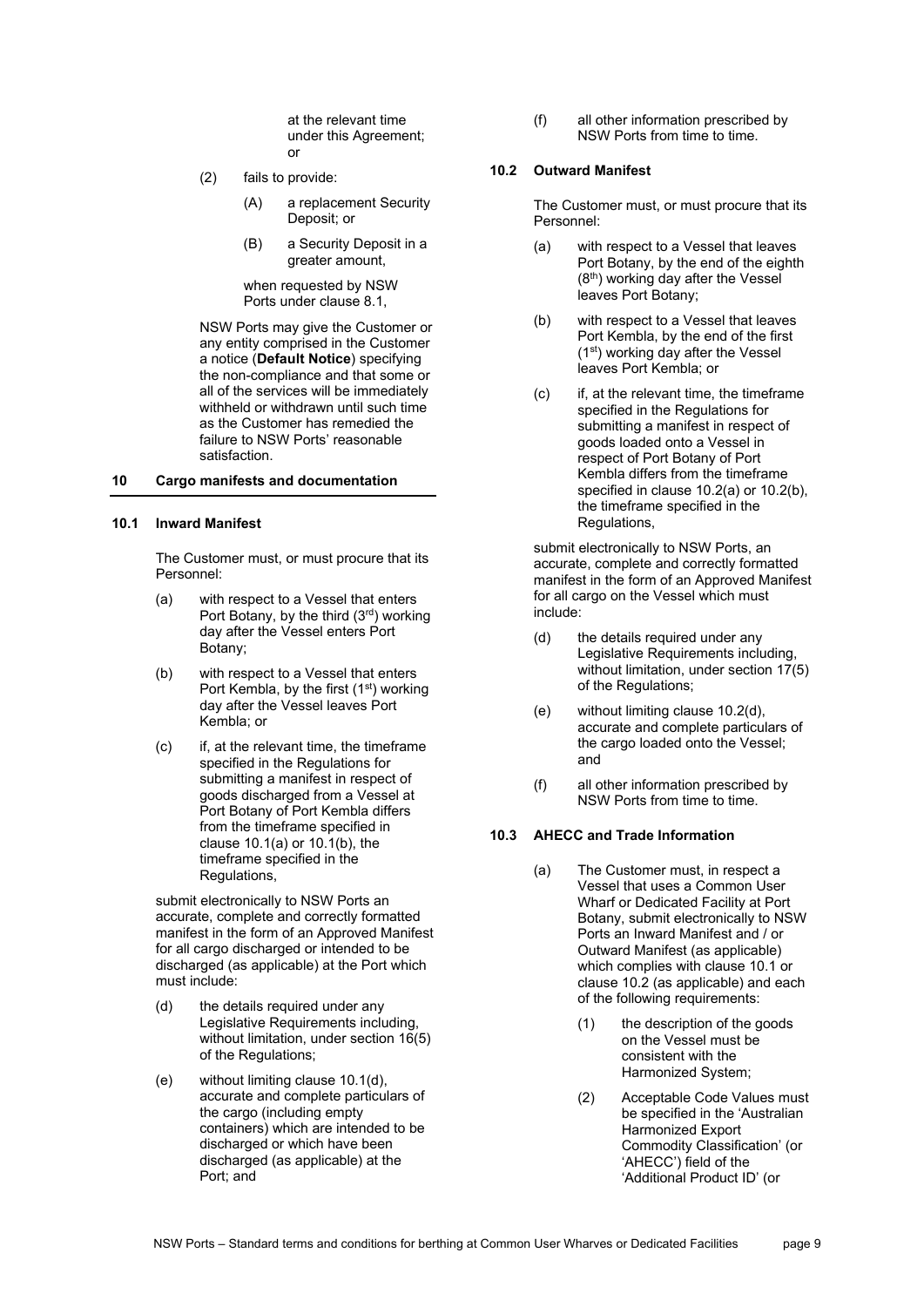'PIA') segment for all full containers; and

- (3) the 'Additional Product ID' (or 'PIA') segment must be specified at least once for each 'Goods Item Details' (or 'GID') group specified in the Inward Manifest and / or Outward Manifest (as applicable); and
- (4) in respect of any Inward Manifest and Outward Manifest submitted on and from 1 July 2023:
	- (A) for goods carried in a container, the inland point of destination (for imports) or origin (for exports) of the container within Australia must be specified (represented by a four (4) digit Australian postcode); and
	- (B) for import containers, the electronic import delivery order (EIDO) details must be provided.
- (b) The Customer acknowledges that if it, or its Personnel, includes multiple 'Additional Product ID' (or 'PIA') segments for a 'Goods Item Details' (or 'GID') group specified in an Approved Manifest, then NSW Ports will only use the first 'Additional Product ID' (or 'PIA') value in the 'Goods Item Details' (or 'GID') group loop.

#### **10.4 Additional information**

The Customer must lodge with NSW Ports any additional information reasonably requested by NSW Ports concerning any cargo referred to in an Inward Manifest or an Outward Manifest within forty-eight (48) hours of a written request to do so.

#### **10.5 New EDIs**

- (a) The Customer must, and must procure that its Personnel, comply with NSW Ports' requirements in relation to the development and configuration of any new EDI between any entity comprised in the Customer or its Personnel and NSW Ports.
- (b) The Customer acknowledges, and will procure that its Personnel acknowledge, that all new EDIs

between the any entity comprised in the Customer or its Personnel and NSW Ports must be tested by NSW Ports before being sent into its production environment or used in a live system.

## **10.6 No cargo discharged or loaded**

If a Vessel does not discharge or load any cargo whilst at a Port, the Customer must, within forty-eight (48) hours after the Vessel departs the Port, give NSW Ports written notice that no cargo was discharged or loaded (as applicable).

#### **10.7 Vessel performance information**

For each Vessel calling at a Port, the Customer must submit electronically to NSW Ports the following information (in a form to be advised by NSW Ports with reasonable advance notice):

- (a) the type of fuel(s) in use on the Vessel (including sulphur content, where applicable) and total consumption during the Access Period;
- (b) whether or not the Vessel is fitted with an exhaust gas cleaning (scrubber) system;
- (c) if the Vessel is capable of connecting to a shore-based power supply, details of that capability;
- (d) noise emission levels for the Vessel (both whilst underway and whilst alongside at berth or at anchor) and noise control / mitigation measures in place (if any);
- (e) for Vessels carrying bulk liquids, the capacity of all relevant pumps and outlets; and
- (f) such other operational / performance information as may be requested by NSW Ports from time to time.

# <span id="page-9-0"></span>**11 Acknowledgements by the Customer**

#### **11.1 Rights to access, occupy and use a Common User Wharf or Dedicated Facility are personal**

The Customer acknowledges and agrees that the rights conferred upon it by this Agreement to access, occupy and use a Common User Wharf or Dedicated Facility may not be transferred or assigned by the Customer or any entity comprised in the Customer to any other party.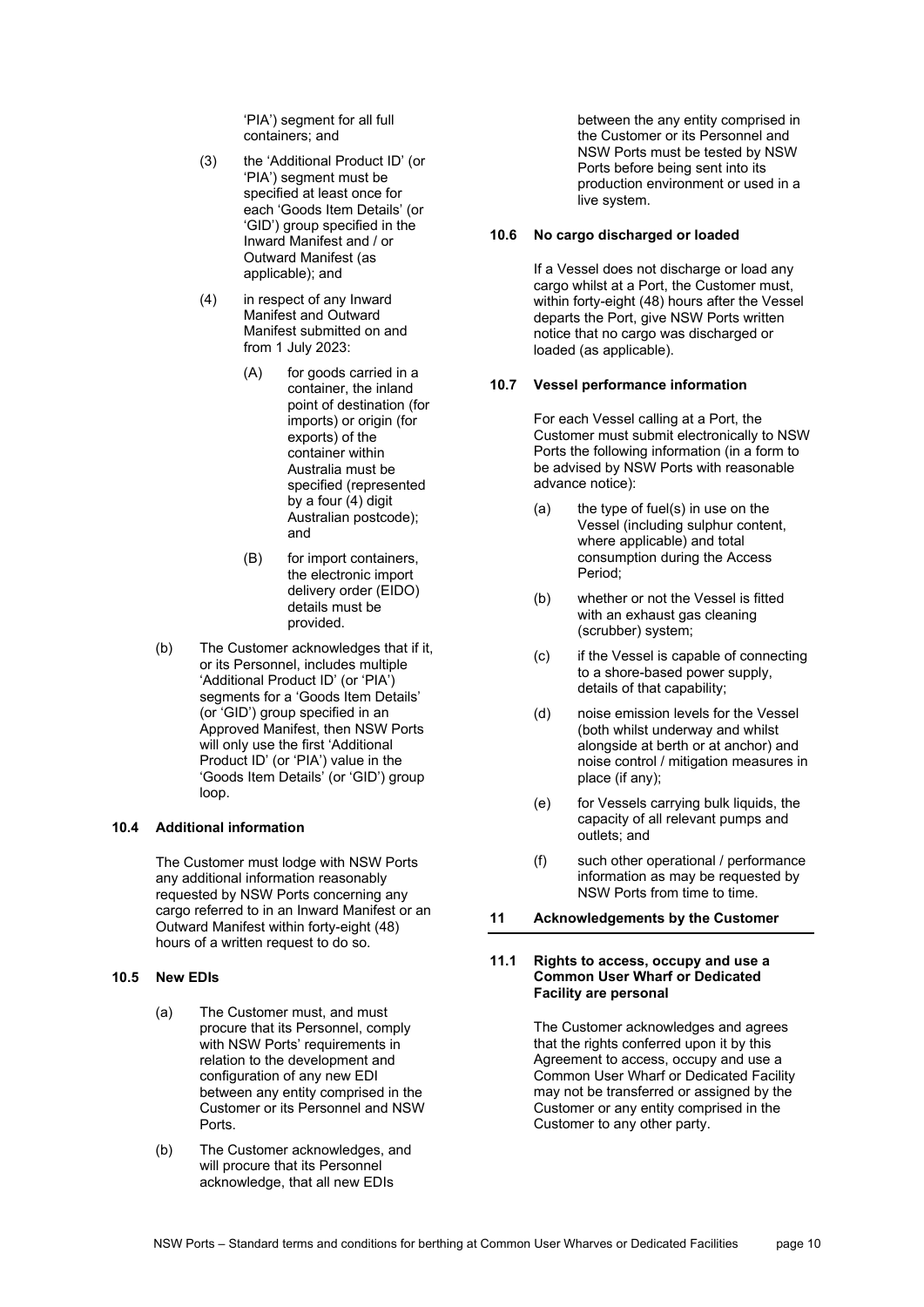#### **11.2 Acknowledgment of responsibility**

The Customer acknowledges and agrees that it is responsible for the acts and omissions of its Personnel concerning the access to and occupation and use of a Common User Wharf or Dedicated Facility.

#### **11.3 General indemnities by the Customer**

The Customer indemnifies NSW Ports against any Loss that may be incurred or sustained by NSW Ports arising out of, or as a consequence of:

- (a) any access, occupation or use of a Common User Wharf or Dedicated Facility by the Customer, any entity comprised in the Customer or the Customer's Personnel;
- (b) the carriage of cargo by the Customer or an entity comprised in the Customer;
- (c) any breach of, or default under, this Agreement by the Customer and / or an entity comprised in the Customer and / or its Personnel; and / or
- (d) any negligence or wilful misconduct of the Customer, an entity comprised in the Customer or the Customer's Personnel,

including any:

- (e) loss of, or damage to, the property of NSW Ports;
- (f) claims by any person and / or entity against NSW Ports in respect of personal injury or death or loss of, or damage to, any property; and
- (g) Loss incurred by NSW Ports due to disturbance to, or interference with, NSW Ports' use of a Port (including the partial or complete blockage or unavailability of any Common User Wharf or Dedicated Facility) or the carrying on of its business at a Port.

The Customer's liability to indemnify NSW Ports is reduced proportionately to the extent that an act or omission of NSW Ports contributed to the Loss.

#### **11.4 Indemnity by the Customer for claims by Customer's Personnel**

The Customer indemnifies NSW Ports against any Loss that may be incurred or sustained by NSW Ports arising out of, or as a consequence of any claim by the Customer's Personnel against NSW Ports to the extent that the claim is inconsistent with any of the Limiting Provisions.

## **11.5 Specific environmental indemnity by the Customer**

The Customer indemnifies NSW Ports for Losses incurred by NSW Ports arising from any Pollution Incident, Environmental Hazard or Contamination caused by the Customer, an entity comprised in the Customer or the Customer's Personnel without prejudice to any defences. exclusions from liability and rights of limitation provided by law.

#### **11.6 Responsibility for damage to the Common User Wharves and Dedicated Facilities**

The Customer is liable for any and all loss or damage to the Common User Wharves or Dedicated Facilities, arising from or in connection with any access to or occupation or use of a Common User Wharf or Dedicated Facility by the Vessel, the Customer, an entity comprised in the Customer or the Customer's Personnel.

# <span id="page-10-0"></span>**11.7 Cost of repairing damage**

The cost of repairing, or procuring the repair of, any damage (excluding fair wear and tear) which, in the reasonable opinion of NSW Ports, arises from or is in connection with any access to, occupation or use of, a Common User Wharf or Dedicated Facility by the Vessel, the Customer, an entity comprised in the Customer or the Customer's Personnel must be borne by the Customer or, if such costs are incurred by NSW Ports, the Customer must reimburse NSW Ports such costs which are recoverable by NSW Ports as a debt due and payable by the Customer.

#### **11.8 Payment for damage to the Common User Wharves or Dedicated Facilities**

The Customer must pay to NSW Ports the reasonable cost of any repairs referred to in claus[e 11.7](#page-10-0) carried out, or procured by, NSW Ports within twenty-eight (28) days after written demand is made by NSW Ports for such payment.

# <span id="page-10-2"></span>**12 Limitation of Liability**

#### <span id="page-10-1"></span>**12.1 Release of NSW Ports**

Subject to clause [12.2,](#page-11-0) the Customer (and its Personnel) will use the Port, the Common User Wharves and the Dedicated Facilities at their own risk and the Released Parties will not be liable to the Customer (or its Personnel), and the Customer releases (and will procure that its Personnel release) each Released Party to the fullest extent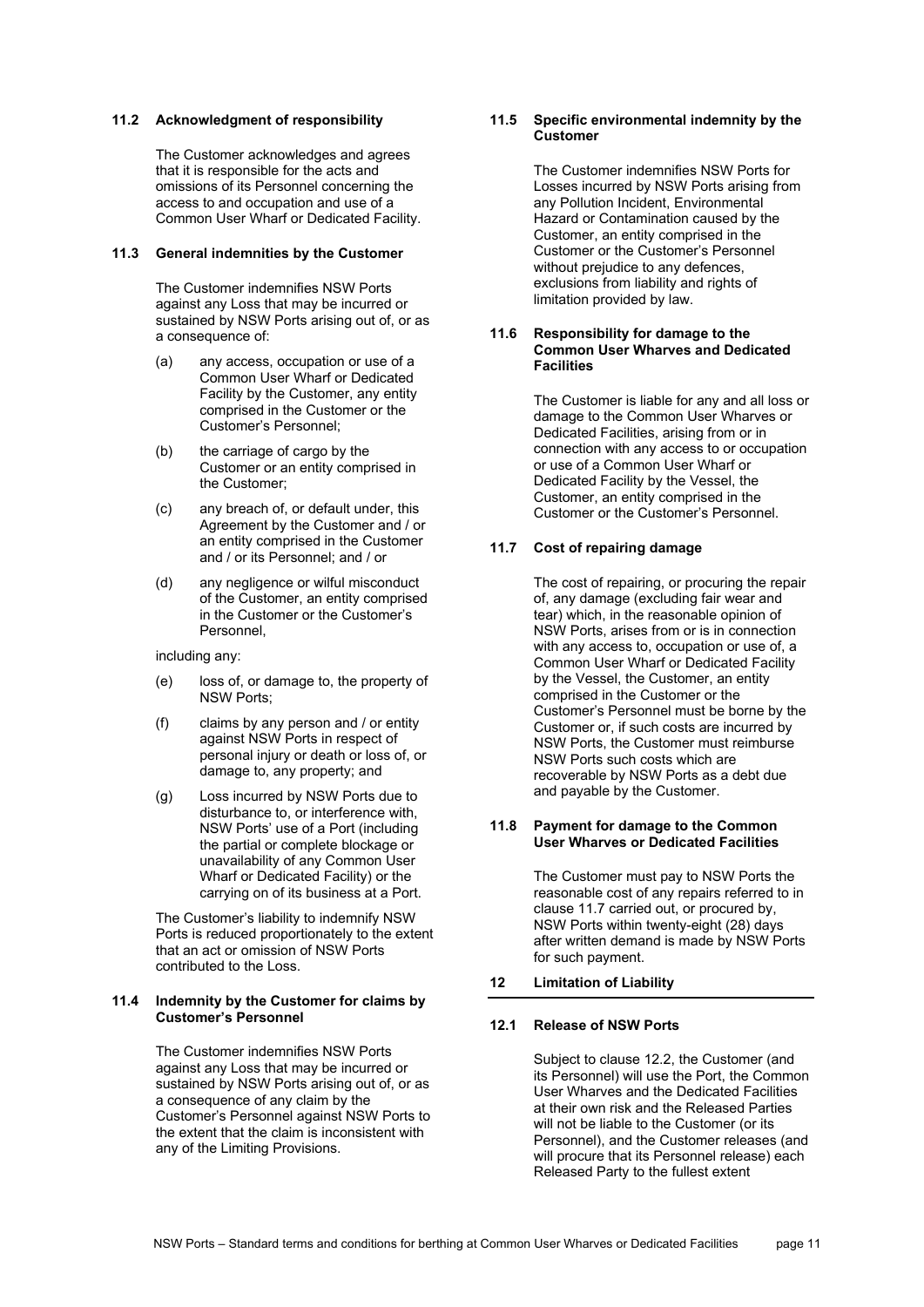permitted by law from and against any claim of any kind arising out of, or in connection with, directly or indirectly, the Vessel's visit to the Port or the access, occupation or use of the Common User Wharves or the Dedicated Facilities, including but not limited to:

- (a) any claim or liability arising from the closure of, or delay in accessing, the Port or the Common User Wharves or Dedicated Facilities;
- (b) the loss of, or any destruction or damage to, or claim in respect of, any Vessel, plant, equipment, cargo or other property;
- (c) any claim or liability arising from injury or damage done or suffered to any person, including death; or
- (d) any claim or liability arising from any Pollution Incident, Environmental Hazard and / or Contamination caused by the Vessel, the Customer or any of the Customer's Personnel, or arising from or in connection with the Vessel's use of the Port or the access, occupation or use of the Common User Wharves or the Dedicated Facilities.

#### <span id="page-11-0"></span>**12.2 Gross negligence / Wilful misconduct**

Subject to clause [12.4,](#page-11-1) the releases in clause [12.1](#page-10-1) will not apply for the benefit of a Released Party to the extent that the relevant claim is directly caused by the gross negligence or wilful misconduct of NSW Ports.

### **12.3 Re-Supply of Services**

Without limiting this clause [12,](#page-10-2) to the extent that any rights or warranties cannot be excluded or limited as a matter of law, the Liability of NSW Ports (or any other Released Party) to the Customer or its Personnel for any failure to provide, or default in providing any services in accordance with this Agreement must be strictly limited to either of the following remedies as elected by the applicable Released Party:

- (a) the re-supply of equivalent services as were to be provided under this Agreement; or
- (b) the payment by that Released Party of the costs necessary to have the relevant services supplied again.

# <span id="page-11-1"></span>**12.4 Further limitations**

Notwithstanding any other provision of this Agreement, under no circumstances will a Released Party be liable for, or responsible to the Customer, its Personnel or any other person for, any claim or liability arising from or in connection with:

- (a) the availability of, or inability of, the Vessel to access or use Common User Wharves or the Dedicated Facilities;
- (b) the availability of, or inability of the Vessel to access, occupy or use Common User Wharves and the Dedicated Facilities;
- (c) the failure to perform or delay in providing any services;
- (d) for any demurrage, delay or other costs of transportation of any kind; or
- (e) any Consequential Loss,

howsoever caused or contributed to including, without limitation, the gross negligence of a Released Party.

#### **13 Compliance with Legislative Requirements and directions**

# **13.1 Legislative Requirements**

The Customer must, and must procure that its Personnel:

- <span id="page-11-2"></span>(a) comply with all Legislative Requirements; and
- (b) without limiting clause [13.1\(a\),](#page-11-2) pay any charges or other amounts payable to the Port Authority from time to time.

#### **13.2 Compliance with directions**

The Customer must comply with, and procure its Personnel to comply with, any directions given by:

- (a) the Harbour Master;
- (b) the Port Authority;
- (c) NSW Ports' Security Manager;
- (d) NSW Ports' Security Contractor;
- (e) NSW Ports; and
- (f) any officer authorised by statute to give directions, including pursuant to the *Marine Safety Act 1998* (NSW),

in connection with this Agreement or the access to or occupation or use of the Port Facilities, Common User Wharves or Dedicated Facilities by the Customer, any entity comprised in the Customer or the Customer's Personnel.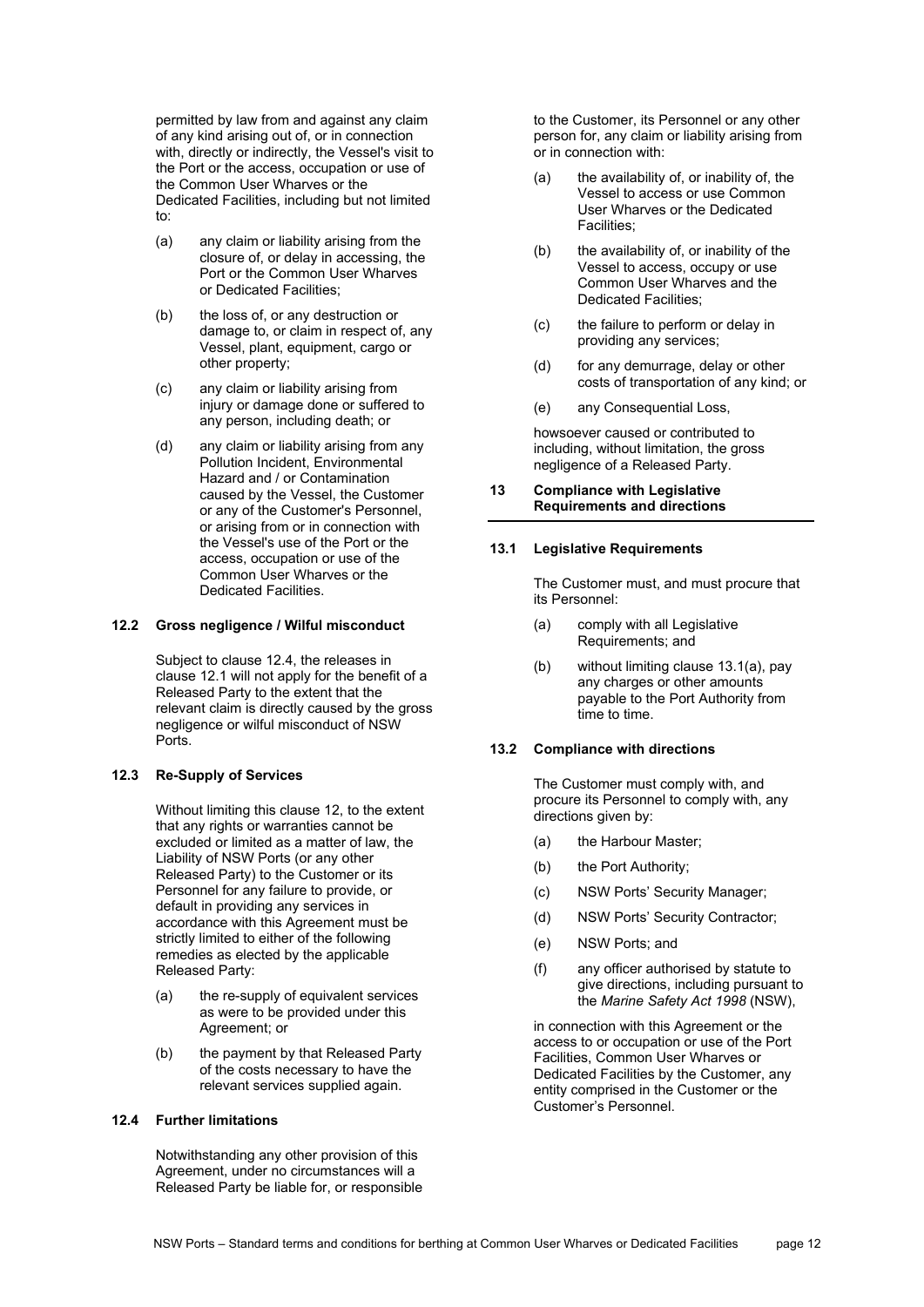# <span id="page-12-1"></span>**14 Environmental obligations**

## **14.1 Obligation not to pollute**

The Customer must not and must procure that its Personnel do not:

- (a) cause or contribute to a Pollution Incident;
- (b) cause or contribute to an Environmental Hazard; or
- (c) cause, contribute, disturb, exacerbate or facilitate the migration of any new and / or existing Contamination,

at, or in the vicinity of, the Port Facilities, Common User Wharves or Dedicated Facilities.

#### **14.2 Environmental incident reporting**

Without limiting the Customer's obligations under clause [17,](#page-13-0) any entity comprised in the Customer must immediately, and no later than one (1) hour after the entity or its Personnel becomes aware of any Pollution Incident, give NSW Ports and the Port Authority written notice of the occurrence of such a Pollution Incident.

#### **14.3 Obligation to clean up**

- (a) The Customer must, at its expense, clean up and otherwise address or rectify a Pollution Incident and the cause of a Pollution Incident in accordance with any direction issued by NSW Ports and within the timeframe specified in the direction.
- (b) NSW Ports may, at its discretion and at the Customer's cost, engage an environmental auditor in respect of a Pollution Incident.

#### <span id="page-12-0"></span>**14.4 Statutory notices and legal proceedings**

Within forty-eight (48) hours after an entity comprised in the Customer or its Personnel receives any notices or legal proceedings in respect of the impact of the activities of any entity comprised in the Customer or their respective Personnel on the Environment over, under, on, in or in the vicinity of the Port Facilities, Common User Wharves, Dedicated Facilities or the Ports, including notices or proceedings issued by the NSW Environment Protection Authority or any other statutory or governmental body, the Customer must give written notice to NSW Ports and the Port Authority of the issue of that notice or legal proceedings, together with a copy of such notice or proceedings.

### **14.5 Obligation to comply with statutory notice**

The Customer must comply with any and all statutory notices referred to in clause [14.4](#page-12-0) and is liable for any costs of compliance with such statutory notices.

#### **14.6 Obligations regarding storage of dangerous goods**

The Customer and the Customer's Personnel must not, without NSW Ports' prior written consent, use or allow the Ports, Port Facilities, Common User Wharves and / or Dedicated Facilities to be used in connection with the storage (whether temporary or permanent) of Dangerous Goods or any other goods the storage of which is prohibited by the Insurance Council of Australia Ltd in non‐hazardous stores, provided that the consent of the NSW Ports will not be required if the goods are stored and handled strictly in accordance with the provisions of all Legislative Requirements.

#### <span id="page-12-2"></span>**14.7 Rights of NSW Ports**

- (a) Without limiting this clause [14,](#page-12-1) if NSW Ports reasonably believes that:
	- (1) a Pollution Incident has occurred (or is likely to occur); or
	- (2) a condition of Contamination or Environmental Hazard has arisen or is likely to arise,

as a result of, or in connection with, any act or omission of an entity comprised in the Customer or the Customer's Personnel, NSW Ports may issue a direction requiring that specified corrective action be undertaken by the Customer to the satisfaction of NSW Ports and within the timeframe specified by NSW Ports.

- (b) Without limiting this clause [14,](#page-12-1) if any entity comprised in the Customer fails to:
	- (1) comply with a direction under clause [14.7\(a\)](#page-12-2) to the satisfaction of NSW Ports; or
	- (2) clean up and otherwise address or rectify a Pollution Incident, Contamination or Environmental Hazard or the cause of a Pollution Incident, Contamination or Environmental Hazard to the satisfaction of NSW Ports,

then NSW Ports may either: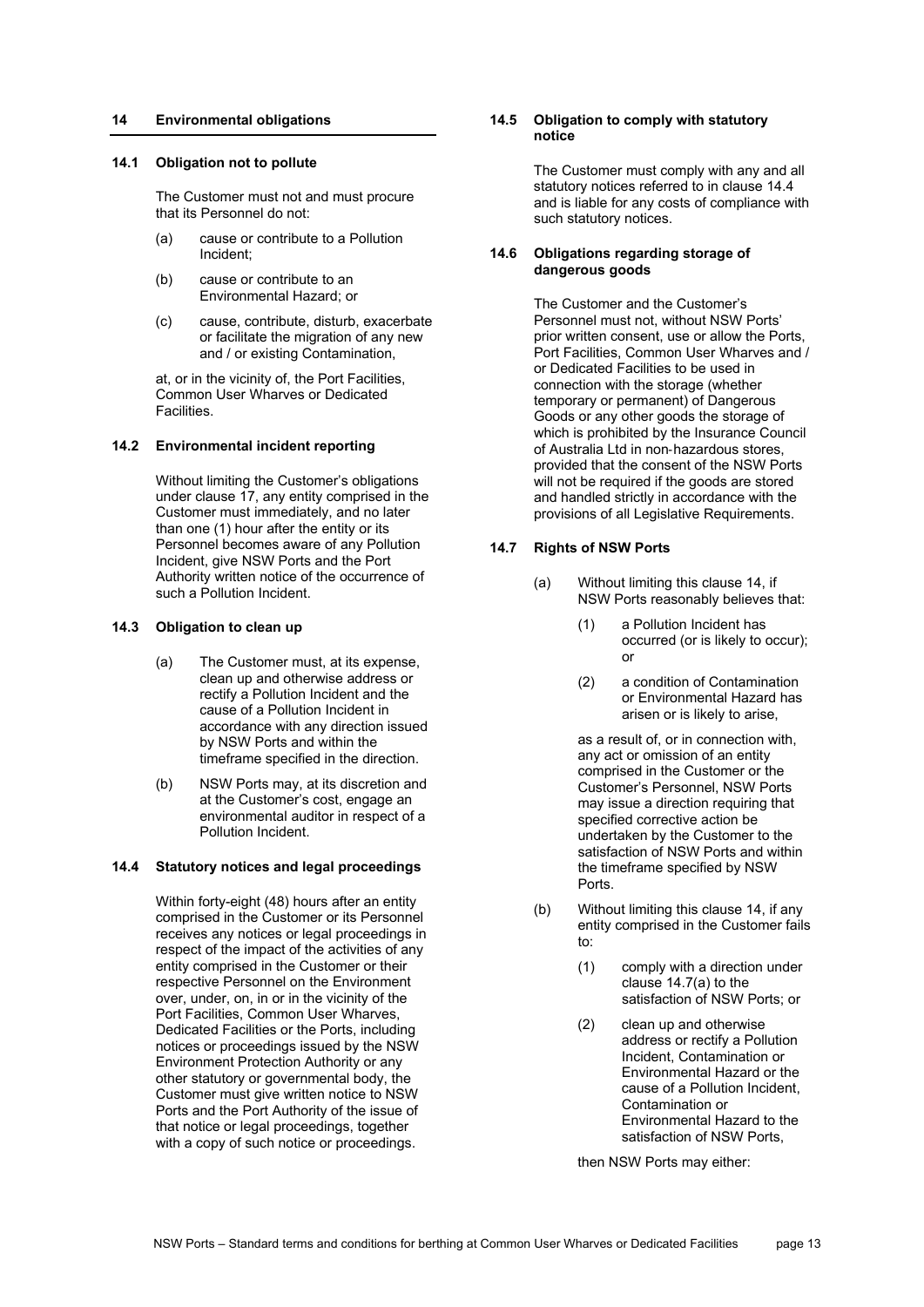- <span id="page-13-1"></span>(3) itself undertake the corrective action and recover its costs of undertaking the corrective action as a debt properly due and owing from the Customer to NSW Ports; or
- (4) deny the Customer and its Personnel the continuance of any right it would otherwise have had under this Agreement, including the right to remain at the Port.
- (c) The Customer must pay to NSW Ports the costs referred to in clause [14.7\(b\)\(3\)](#page-13-1) within twenty-eight (28) days after written demand is made by NSW Ports for such payment.

## **15 Safety**

#### **15.1 Work health and safety responsibility**

The Customer acknowledges that work health and safety on, or in any way related to, a Vessel during the Access Period is the Customer's responsibility.

#### **15.2 Work health and safety obligations**

The Customer must:

- (a) procure that its Personnel are not exposed to conditions or practices that have the likely potential to cause personal injury (including psychological injury) or property damage;
- (b) fully comply with all WHS Laws;
- (c) procure that its Personnel comply with all work health and safety requirements, including the work health and safety management plan and induction training (if any) for the Common User Wharves or Dedicated Facilities as applicable; and
- (d) immediately notify NSW Ports of any incident or dangerous occurrence at the Port, Port Facilities, Common User Wharves or Dedicated Facilities which is notifiable to SafeWork NSW pursuant to the provisions of any WHS Law.

#### <span id="page-13-2"></span>**15.3 Statutory notices and legal proceedings**

Within forty-eight (48) hours after any entity comprised in the Customer receives any notices or legal proceedings in respect of the impact of the activities of any entity comprised in the Customer on human health and safety, including notices or proceedings issued by a statutory or governmental body,

the Customer must give written notice to NSW Ports and the Port Authority of the issue of that notice or legal proceedings, together with a copy of such notice or proceedings.

# **15.4 Obligation to comply with statutory notice**

The Customer must comply with any and all statutory notices referred to in clause [15.3](#page-13-2) and is liable for any costs of compliance with such statutory notices.

# **16 Emergencies**

The Customer must, in the event of any emergency, accident or security situation onboard or relating to a Vessel, provide NSW Ports and any other relevant agencies, including NSW Police, the Australian Federal Police and medical services, with reasonable and prompt access to the Vessel.

# <span id="page-13-0"></span>**17 Notification of damage or injury**

#### <span id="page-13-3"></span>**17.1 Immediate notification to NSW Ports**

As soon as practicable after any entity comprised in the Customer or its Personnel becomes aware of any:

- (a) damage to the Port, Port Facilities, Common User Wharves or Dedicated Facilities;
- (b) injury to any person at, or in the vicinity of, the Port, the Port Facilities, Common User Wharves or Dedicated Facilities; or
- (c) circumstances likely to cause any such damage or injury.

the Customer must notify NSW Ports and the Port Authority of such damage, injury or circumstances.

## **17.2 Detailed incident report**

Within seventy-two (72) hours after the Customer gives notice in accordance with claus[e 17.1,](#page-13-3) the Customer must lodge a detailed written report with NSW Ports and the Port Authority in respect of the accident, event or other circumstances referred to in claus[e 17.1.](#page-13-3)

#### **18 Port security**

#### **18.1 Compliance with MTOFSA**

The Customer must comply with, and must procure that its Personnel comply with, the requirements of:

(a) the MTOFSA; and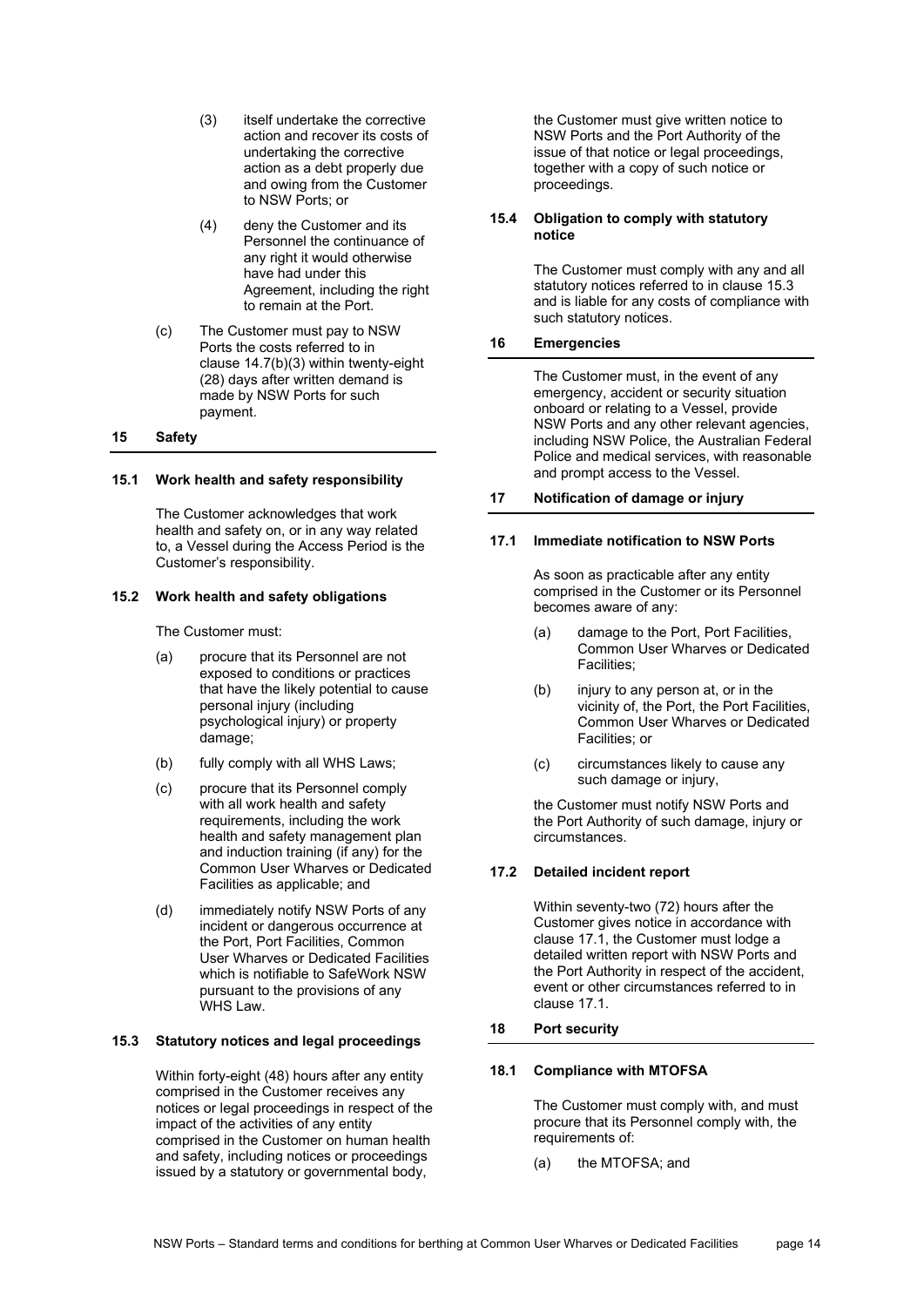(b) the ISPS Code.

## **18.2 Acknowledgment of a security regulated port**

The Customer acknowledges that each Port is a 'security regulated port' within the meaning of the MTOFSA and that security measures required by the MTOFSA will be audited by various agencies, including NSW Ports, the Department of Home Affairs and Infrastructure New South Wales and their respective appointees.

# **18.3 Financial penalties**

The Customer acknowledges that financial penalties apply for breaches of the MTOFSA.

# **18.4 Compliance with access restrictions**

- (a) The Customer acknowledges that it is an offence under the MTOFSA for an unauthorised person or vehicle to enter a Landside Restricted Zone or a Waterside Restricted Zone.
- (b) The Customer must procure that its Personnel take all necessary steps to ensure that an unauthorised person, vehicle or vessel does not enter or remain in a Restricted Area.

#### **18.5 Understanding security requirements**

The Customer must comply with, and procure its Personnel to understand and comply with, NSW Ports' security requirements (as varied / updated from time to time).

## **18.6 Access to Vessels**

The Customer must, upon request from NSW Ports at any time during the Access Period, give:

- (a) authorised Personnel of NSW Ports; and
- (b) other persons authorised by NSW Ports under the *Marine Safety Act 1998* (NSW),

access to the Vessel, subject to:

- (c) those persons carrying appropriate photo ID at all times; and
- (d) compliance by NSW Ports with the reasonable requirements of the master of the Vessel.

# **19 Maintenance and Repair**

# <span id="page-14-0"></span>**19.1 Condition**

The Customer must ensure that the Common User Wharves and Dedicated Facilities are left in the same state and condition as at the commencement of the Access Period.

# **19.2 Plant and equipment**

The Customer must ensure that NSW Ports' plant and equipment, if used by any entity comprised in the Customer or the Customer's Personnel during the Access Period, is left in the same state and condition as at the commencement of the Access Period.

# **19.3 Failure to maintain**

If the Customer fails to leave the Common User Wharves and Dedicated Facilities in the condition required by clauses [19.1](#page-14-0) and 19.2, NSW Ports may:

- (a) direct the Customer to return the relevant Common User Wharves, Dedicated Facilities and / or plant and equipment to the condition required by clauses [19.1](#page-14-0) and 19.2; and
- <span id="page-14-1"></span>(b) carry out or cause to be carried out any litter removal, restoration, remediation, cleaning, repairs and other similar work as NSW Ports thinks fit.

The reasonable cost of any work carried out by NSW Ports under clause [19.3\(b\)](#page-14-1) will be a debt properly due and payable from the Customer to NSW Ports and must be paid by the Customer within twenty-eight (28) days of written demand by NSW Ports.

# **19.4 No alterations**

The Customer must not make any alterations or additions to the Common User Wharves and Dedicated Facilities.

# **19.5 No installation**

The Customer must not install fixed plant or equipment including any fuel storage tanks on, over or under the Common User Wharves and Dedicated Facilities.

# **19.6 No guarantee of immediate berth**

A Vessel will be permitted to berth at the Common User Wharves and Dedicated Facilities (as applicable), and the Customer will be granted access to use the relevant Common User Wharves and Dedicated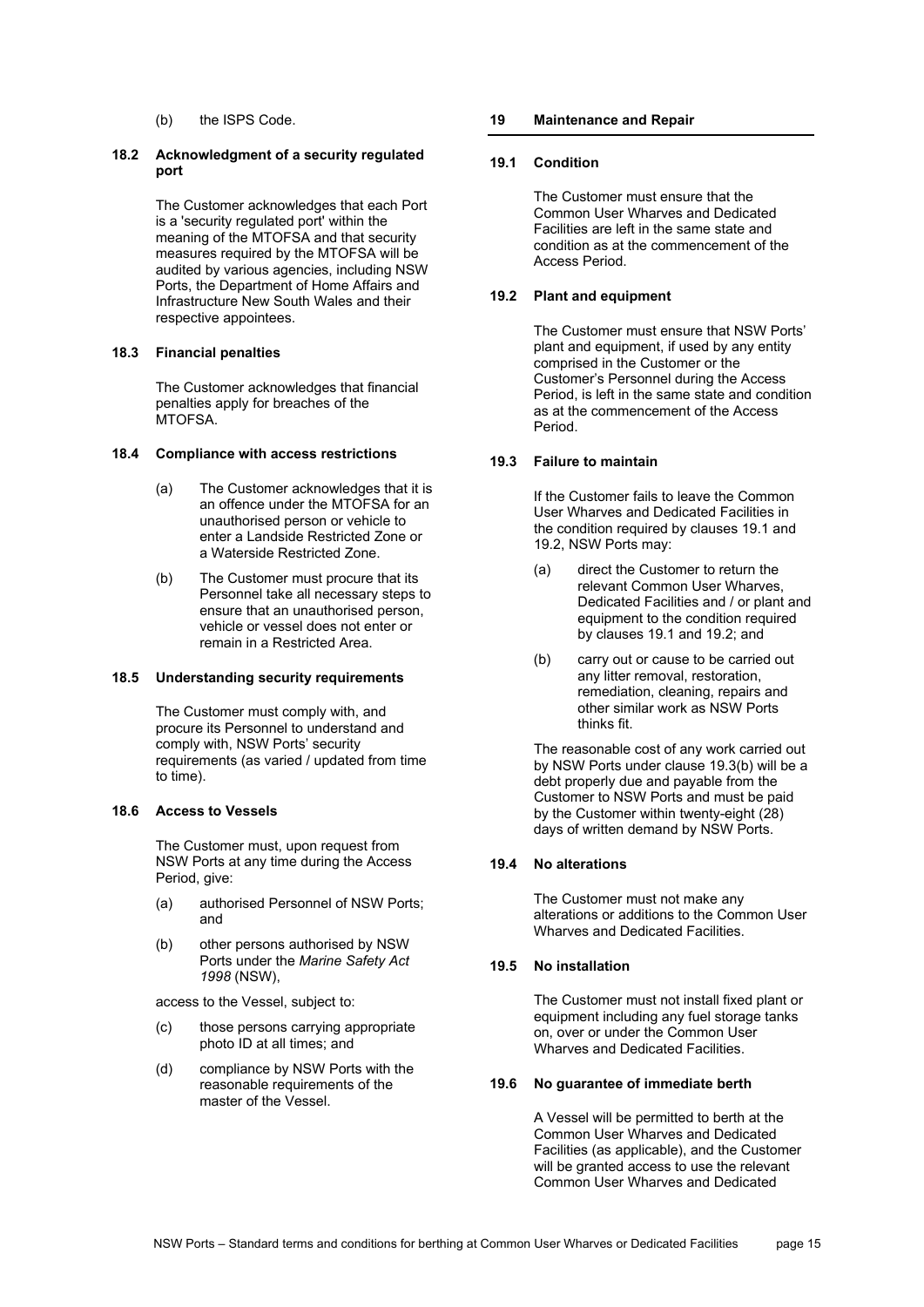Facilities on the dates and times determined by NSW Ports in its discretion in accordance with the dictates of port operations and usage and as notified to the Customer.

# **20 Approved Service Providers**

The Customer must not engage a third party to provide Ancillary Services unless that third party is an Approved Service Provider.

#### **21 Supply of water**

#### **21.1 Water for personal consumption**

Any fresh water supplied by NSW Ports to Vessels will be for the purpose of personal consumption by the Vessel's crew and visitors to the Vessel only (e.g. drinking, washing and cooking) and the Customer must ensure that the water supplied is not used for industrial or commercial purposes, including washing down decks or for ballast purposes.

## **21.2 Hoses**

The Customer must ensure that NSW Ports' fresh water hoses and equipment are properly attached to the existing fresh water supply fixtures located at the wharf apron.

#### **21.3 Care of equipment**

The Customer must ensure that any person engaged by or on behalf of the Customer to collect water from NSW Ports' fresh water supply takes good care of NSW Ports' water supply equipment and returns such equipment promptly after use in the same state and condition as supplied. Without limiting any rights of NSW Ports under clause [11,](#page-9-0) the Customer is responsible for any damage to fresh water supply equipment and will bear the cost of any repair or replacement of such equipment.

#### **21.4 Water charges**

The Customer must pay NSW Ports for the use of fresh water at Common User Wharves and Dedicated Facilities in accordance with clause [6.](#page-3-1) 

# **22 Electricity**

### **22.1 Electricity charges**

The Customer must pay NSW Ports for the use of electricity at any Common User Wharves and Dedicated Facilities in accordance with clause [6.](#page-3-1) 

#### **23 Telephone services**

The Customer must, at its own cost, ensure that Australian telephone services are provided to a Vessel while the Vessel is berthed at a Common User Wharf or Dedicated Facility.

#### **24 Insurance**

## **24.1 P&I insurance**

- (a) With respect of each Vessel that enters the Port, the Customer warrants that the Vessel, for the duration of the Access Period, is entered with a P&I Club for:
	- (1) P&I Cover (including cover for pollution / oil spill liabilities); and
	- (2) H&M Cover;

on the terms commonly provided by the 'International Group of Protection and Indemnity Clubs' for a vessel of a type which is the same or substantially similar to the Vessel type and for:

- (A) in the case of P&I Cover, an amount that is the greater of (i) \$50,000,000,00, or (ii) the maximum amount that is reasonably available to the Vessel or to a vessel of a type which is the same or substantially similar to the Vessel type, or (iii) the amount calculated in accordance with the Convention on Limitation of liability for Maritime Claims 1976 (but, in the case of (ii) and (iii), an amount that is not less than A\$20,000,000) for any single event; and
- (B) in the case of H&M Cover, an amount that is equal to or in excess of the reasonable market value of the Vessel.
- <span id="page-15-0"></span>(b) If requested to do so by NSW Ports with respect to a Vessel, any entity comprised in the Customer must promptly provide to NSW Ports a copy of any insurance certificate that is required under a Legislative Requirement to be held on board the Vessel.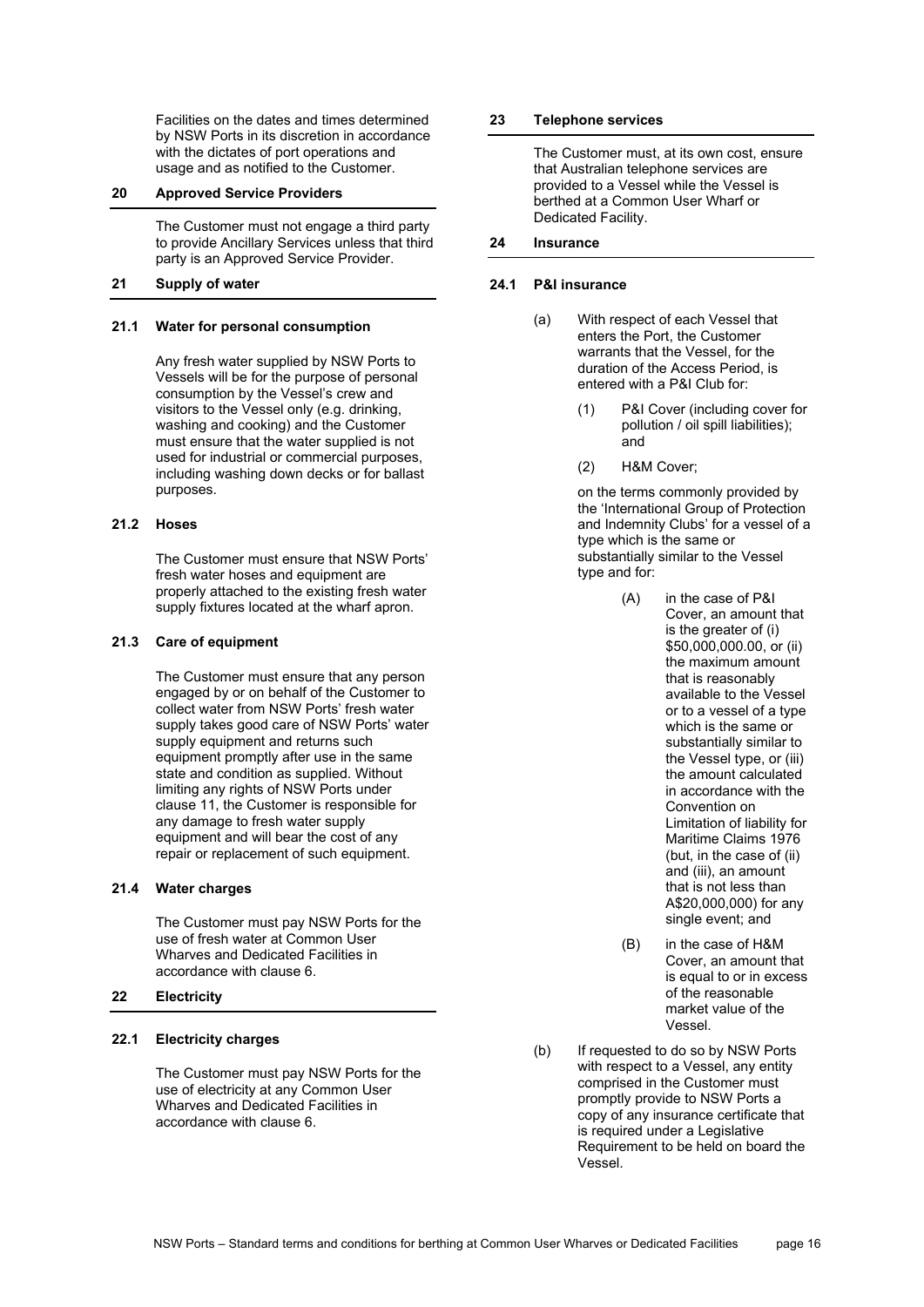- (c) If any entity comprised in the Customer fails to comply with a request by NSW Ports under clause [24.1\(b\)](#page-15-0) then the Customer:
	- (1) authorises NSW Ports to obtain a copy of the insurance certificate referred to in the request from the relevant insurance provider or regulatory or enforcement authority; and
	- (2) agrees to promptly provide the relevant insurance provider or regulatory or enforcement authority with any consent or permission as it may require in order to provide the relevant insurance certificate to NSW Ports.
- <span id="page-16-0"></span>(d) If an incident occurs and NSW Ports considers that the incident may give rise to a liability on the part of any entity comprised in the Customer or the Customer's Personnel to NSW Ports, then NSW Ports may request that the Customer:
	- (1) promptly provides, or procures the Customer's Personnel to provide, to NSW Ports a letter of indemnity or undertaking in respect of the incident;
	- (2) provides, in accordance with clause [8.1\(b\)\(2\),](#page-5-4) a Security Deposit in a greater amount than the amount of the Security Deposit held by NSW Ports at the relevant time (if applicable); and
	- (3) procures the P&I Club identified in the relevant Vessel's Certificate of Entry to provide to NSW Ports security, in a form, for an amount and on terms determined by NSW Ports acting reasonably, in respect of the potential liability of the Customer, any entity comprised in the Customer or the Customer's Personnel with respect to the incident.
- (e) The Customer must comply with any request by NSW Ports under clause [24.1\(d\).](#page-16-0)
- (f) If the Customer or any entity comprised in the Customer seeks to access and use a Common User Wharf (or any part of it) or a Dedicated Facility (or any part of its) with a Vessel insured by a P&I club which is not a member of the 'International Group of Protection & Indemnity Clubs', then before the

Vessel accesses the relevant Port the Customer must, or must procure that its Personnel, give NSW Ports a copy of any certificates of insurance that cover the Vessel and NSW Ports retains an absolute discretion to refuse access to the relevant Port if it is not satisfied with the adequacy of the insurance. The Customer acknowledges that this clause [24.1\(d\)](#page-16-0) does not in any way limit the Customer's obligations under clause [3\(g\)](#page-1-0) or clause [3\(h\)](#page-1-2) or NSW Ports' rights under clause [5.1.](#page-2-0)

# **25 Release**

Notwithstanding anything contained in this Agreement, the Customer releases, and must procure that its Personnel release, NSW Ports from all Loss which the Customer or any entity comprised in the Customer and its Personnel may have now or in the future for any loss, damage to property or injury to persons, of whatever nature arising directly or indirectly as a consequence of:

- (a) industrial disputes, restraints of labour, strikes, riots, civil commotion, lock outs or stoppages (whether protect or unprotected industrial action) whether involving NSW Ports' Personnel or not;
- (b) acts of terrorists, insurgents, war, other hostilities or similar disturbances including, without limitation, a Cybercrime of Cyber Security Incident;
- (c) actions, orders, directions, instructions or requirements of any lawful authority or any person purporting to act on behalf of such authority;
- (d) natural, abnormal or unusual occurrences including earthquake, lightning, flood, fire, adverse sea conditions or adverse weather conditions;
- (e) interruption or disruption to the supply of electricity, gas, water or telecommunication services to the relevant NSW Ports facilities other than those caused by a wrongful act, fault or negligence of NSW Ports; and
- (f) any other cause that NSW Ports could not avoid or prevent by the exercise of reasonable care.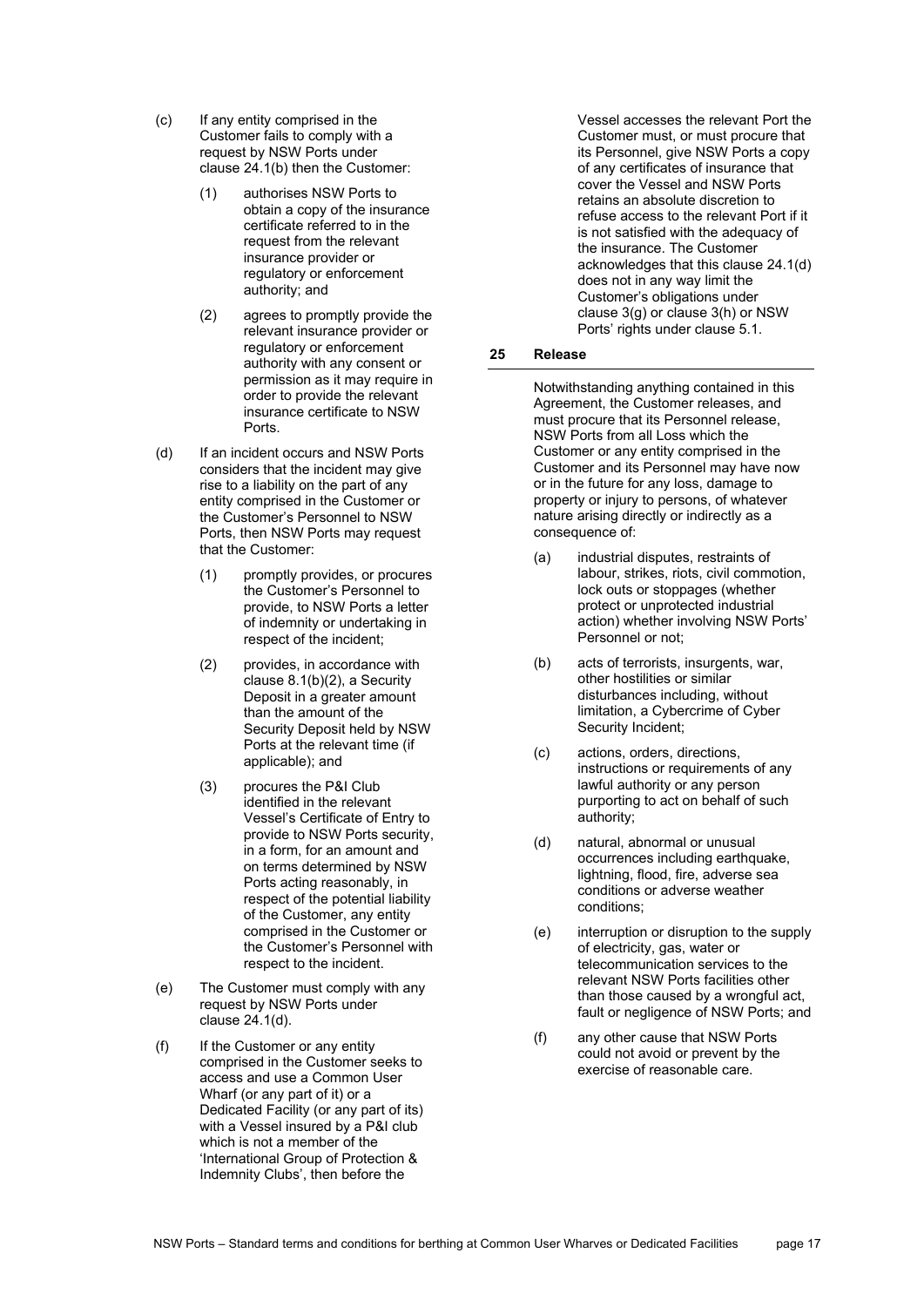## <span id="page-17-0"></span>**26.1 Interpretation**

Words or expressions used in this clause [26](#page-17-0) which are defined in the *A New Tax System (Goods and Services Tax) Act 1999* (Cth) have the same meaning in this clause [26.](#page-17-0) 

# **26.2 Consideration is GST exclusive**

Any consideration to be paid or provided to for a supply made under or in connection with this Agreement unless specifically described in this Agreement as 'GST inclusiveʹ, does not include an amount on account of GST.

# <span id="page-17-1"></span>**26.3 Gross up of consideration**

Despite any other provision in this Agreement, if a party (**Supplier**) makes a supply under or in connection with this Agreement on which GST is imposed (not being a supply the consideration for which is specifically described in this Agreement as 'GST inclusive'):

- <span id="page-17-5"></span>(a) the consideration payable or to be provided for that supply under this Agreement but for the application of this claus[e 26.3](#page-17-1) (**GST exclusive consideration**) is increased by, and the recipient of the supply (**Recipient**) must also pay to the Supplier, an amount equal to the GST exclusive consideration multiplied by the prevailing rate of GST (**GST Amount**); and
- (b) subject to clause [26.5,](#page-17-2) the GST Amount must be paid to the Supplier by the Recipient without set off, deduction or requirement for demand, at the same time as the GST exclusive consideration is payable or to be provided.

# **26.4 Reimbursements (net down)**

If a payment to a party (or an entity comprised in a party) under this Agreement is a reimbursement or indemnification, calculated by reference to a loss, cost or expense incurred by that party (or an entity comprised in that party), then the payment will be reduced by the amount of any input tax credit to which that party (or an entity comprised in that party) is entitled in respect of that loss, cost or expense.

# <span id="page-17-2"></span>**26.5 Tax invoices**

The Recipient need not pay the GST Amount in respect of a taxable supply made under or in connection with this Agreement

until the Supplier has given the Recipient a tax invoice in respect of that taxable supply.

## **27 Notices**

- (a) Any notice or other communication in relation to this Agreement may only be given by the Customer or an entity comprised in the Customer to NSW Ports if the communication is:
	- (1) in writing and addressed to NSW Ports and delivered in person to the delivery address, sent by post to the postal address or sent by email to the email address, specified for the relevant Port in item 1 of [Schedule 1;](#page-20-0) or
	- (2) an Inward Manifest or Outward Manifest, sent by email to the email address specified for the relevant Port in item 3 of [Schedule 1.](#page-20-0)
- (b) NSW Ports may give a notice or communication in relation to this Agreement to the Customer or any entity comprised in the Customer in such form, by such method and to such address as NSW Ports, acting reasonably, may determine.

# **28 Trustee limitation**

- (a) Port Botany Operations or Port Kembla Operations (as applicable) (**Trustee**) enters into this Agreement solely in its capacity as trustee of the Port Botany Unit Trust (**PBUT**) or the Port Kembla Unit Trust (**PKUT**) (as applicable) and in no other capacity.
- (b) The parties acknowledge that the Trustee incurs the Trustee's liabilities solely in its capacity as trustee of the PBUT or PKUT (as applicable) and agree that (to the maximum extent permitted by law) the Trustee will cease to have trustee's liability if the Trustee ceases for any reason to be trustee of the PBUT or PKUT (as applicable).
- <span id="page-17-3"></span>(c) Subject to clause [28\(e\),](#page-18-1) the Trustee's liability may be enforced against the Trustee only to the extent to which the Trustee is actually indemnified in respect of the Trustee's liability out of the property of the PBUT or PKUT (as applicable).
- <span id="page-17-4"></span>(d) Subject to clause [28\(e\),](#page-18-1) no person will be entitled to:
	- (1) claim from or commence proceedings against the Trustee in respect of any trustee's liability in any capacity other than as trustee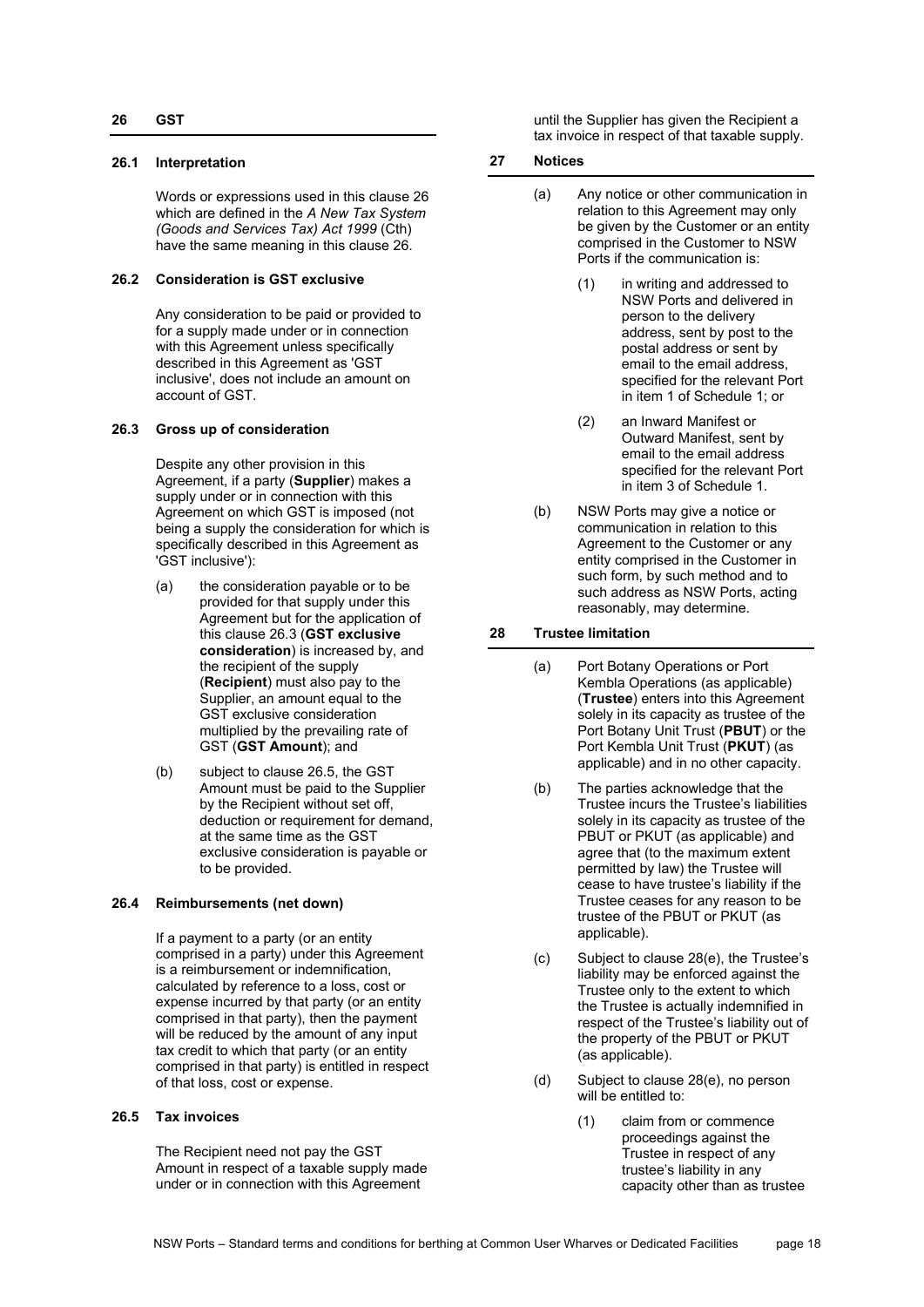of the PBUT or PKUT (as applicable);

- (2) enforce or seek to enforce any judgment in respect of any trustee's liability against any property of the Trustee other than property held by the Trustee as trustee of the PBUT or PKUT (as applicable);
- (3) take any steps to procure or support the appointment of a liquidator, administrator or any other similar office holder to the Trustee on the basis of a trustee's liability, or prove in any liquidation, administration or arrangement of or affecting the Trustee; or
- (4) in respect of a trustee's liability, appoint or take any steps to procure or support the appointment of a receiver or receiver and manager to any property of the Trustee, other than property which is held by it in its capacity as trustee of the PBUT or PKUT (as applicable).
- <span id="page-18-1"></span>(e) The restrictions in clauses [28\(c\)](#page-17-3) and [28\(d\)](#page-17-4) do not apply to any Trustee's liability to the extent to which there is, whether under the constitution of PBUT or PKUT (as applicable) or by operation of law, a reduction in the extent of the Trustee's indemnification, or in respect of which the Trustee is not entitled to be indemnified, out of the property of the PBUT or PKUT (as applicable), as a result of the Trustee's fraud, wilful misconduct, wilful default, negligence or breach of trust in the performance of its duties as trustee of the PBUT or PKUT (as applicable).
- (f) This limitation of the Trustee's liability applies despite any other provisions of this Agreement and extends to all trustee's liabilities of the Trustee in any way connected with any representation, warranty, conduct, omission, agreement or transaction related to this Agreement.

## <span id="page-18-0"></span>**29 Dispute resolution**

#### <span id="page-18-4"></span>**29.1 Notice of dispute**

If a dispute or difference (a **dispute**) between NSW Ports and the Customer or any entity comprised in the Customer arises out of or in connection with the Agreement, the subject matter of this Agreement or use of the Port Facilities, Common User

Wharves or Dedicated Facilities, including a dispute:

- (a) at law or in equity; or
- (b) under statute,

then, if a party desires to pursue the dispute, that party must deliver to the other party a written notice of dispute adequately identifying and providing details of the dispute (**Dispute Notice**).

#### **29.2 Continue to perform the Agreement**

Notwithstanding the existence of a dispute, NSW Ports and the Customer must continue to perform their respective obligations under the Agreement including, but not limited to, by complying with clause [7.](#page-3-2)

#### <span id="page-18-3"></span><span id="page-18-2"></span>**29.3 Further steps before proceeding**

- (a) Within seven (7) days after a Dispute Notice is served, the parties must confer at least once to attempt to resolve the dispute and failing resolution of the dispute to explore and, if possible, agree on methods of resolving the dispute by other means.
- (b) At any such conference (which may be in person or via audio / visual means), each party will be represented by a person having authority to agree to a resolution of the dispute. Each party must make reasonable efforts in an attempt to resolve the dispute.
- (c) For the avoidance of doubt, where a party fails to comply with any of its obligations under either clause 23(a) or 23(b), the other party is entitled to proceed to refer the matter for arbitration in accordance with this Agreement.

#### **29.4 Arbitration – Australian entities**

- (a) If:
	- (1) the dispute or difference is not resolved as a result of one of the steps arising from the operation of clause [29.3;](#page-18-2) and
	- (2) the entities comprised in the Customer are entities registered under the Corporations Act or are Australian,

then either party will have the right to notify the other party in writing that it requires the dispute or difference to be referred to arbitration.

(b) Any arbitration pursuant to this clause [29.4](#page-18-3) will be administered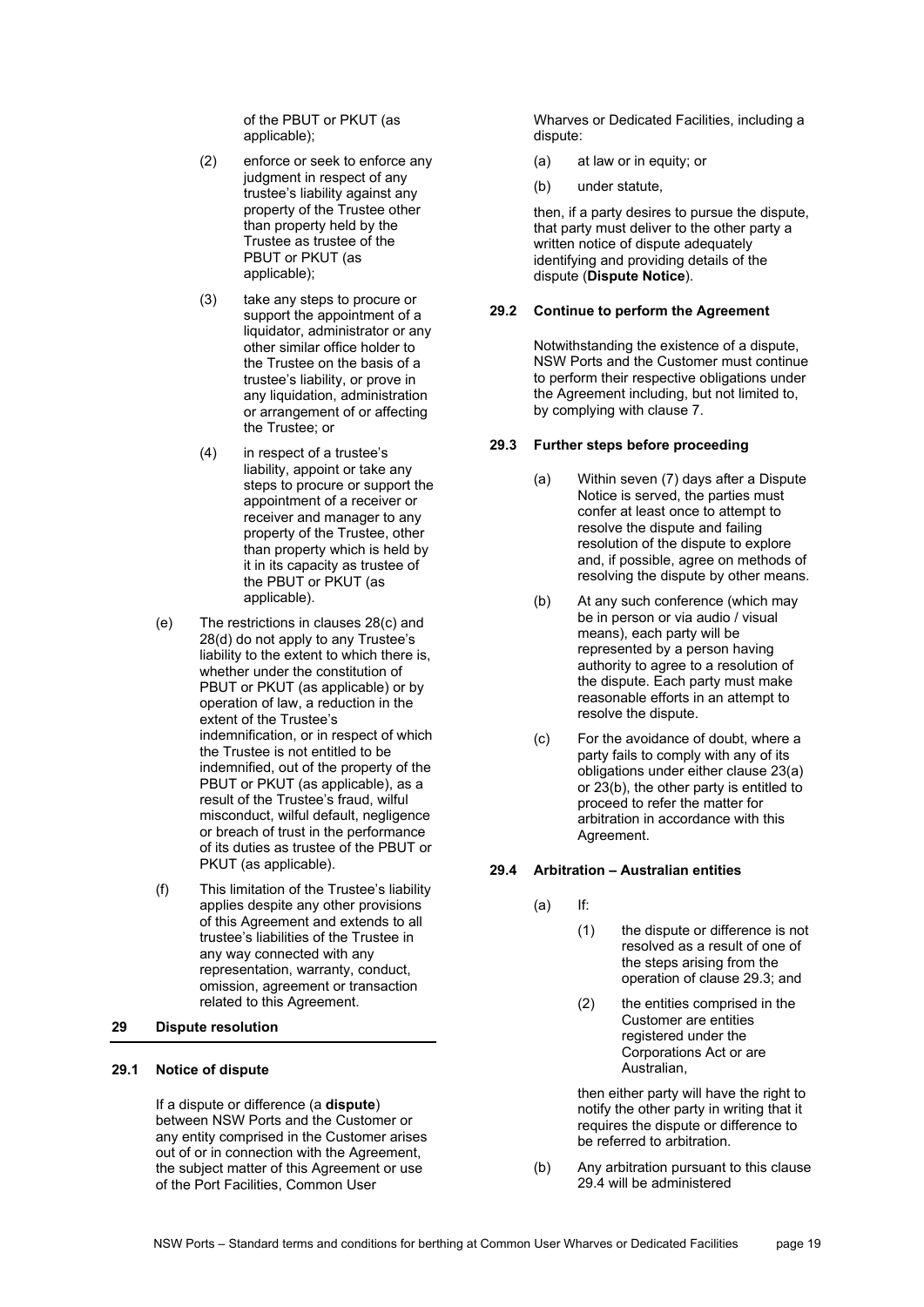confidentially by the Resolution Institute in accordance with the IAMA Arbitration Rules.

- (c) Any arbitration pursuant to this clause [29.4](#page-18-3) will apply the substantive law of the state of New South Wales and will apply the rules of procedure as prescribed in the state of New South Wales.
- (d) Any arbitration pursuant to this clause [29.4](#page-18-3) will take place in Sydney, Australia and will be conducted in English.

### <span id="page-19-0"></span>**29.5 Arbitration – non-Australian entities**

- (a) If:
	- (1) the dispute or difference is not resolved as a result of one of the steps arising from the operation of claus[e 29.3;](#page-18-2) and
	- (2) one of the parties (or an entity comprised in one of the parties) to the dispute or difference has its place of business outside Australia,

then either party will have the right to notify the other party in writing that it requires the dispute or difference to be referred to arbitration.

- (b) Any arbitration pursuant to this clause [29.5](#page-19-0) will be administered confidentially in accordance with the UNCITRAL Model Law on International Commercial Arbitration.
- (c) The dispute or difference will be arbitrated by a single arbitrator.
- (d) If the parties cannot agree on an Arbitrator within fourteen (14) days of the written notification referred to in clause [29.5,](#page-19-0) the Arbitrator will be appointed in accordance with the requirements of the *Model Law and the International Arbitration Act 1974* (Cth).
- (e) The arbitral tribunal will apply the substantive law of the state of New South Wales. The arbitral tribunal will apply the rules of procedure as prescribed in the state of New South Wales.
- (f) The arbitration will take place in Sydney, Australia.
- (g) The language of the arbitration will be English.

# **30 Miscellaneous**

## **30.1 Consents or approvals**

If the doing of any act, matter or thing under this Agreement is dependent on the consent or approval of a party or is within the discretion of a party, the consent or approval may be given or the discretion may be exercised conditionally or unconditionally or withheld by the party in its absolute discretion unless expressly provided otherwise.

# **30.2 Governing law**

The law of the State of New South Wales governs this Agreement.

# **30.3 Entire agreement**

This Agreement constitutes the entire agreement between the parties as to its subject matter and supersedes all prior representations and agreements made by the parties and may only be changed in writing signed by the parties.

# **30.4 Severability of provisions**

Any provision of this Agreement which is prohibited or unenforceable in any jurisdiction will, as to the jurisdiction, be ineffective to the extent of the prohibition or unenforceability but that will not invalidate the remaining provisions of this Agreement or affect the provision in any other jurisdiction.

#### **30.5 Survival**

- (a) None of the warranties, indemnities nor any other provision of this Agreement merges on the completion of this Agreement.
- (b) The indemnities contained in this Agreement are continuing obligations and remain in full force and effect following the expiry of the Access Period.

#### **30.6 Binding of successors**

Each party enters into this Agreement so as to bind its successors in title, administrators and assigns.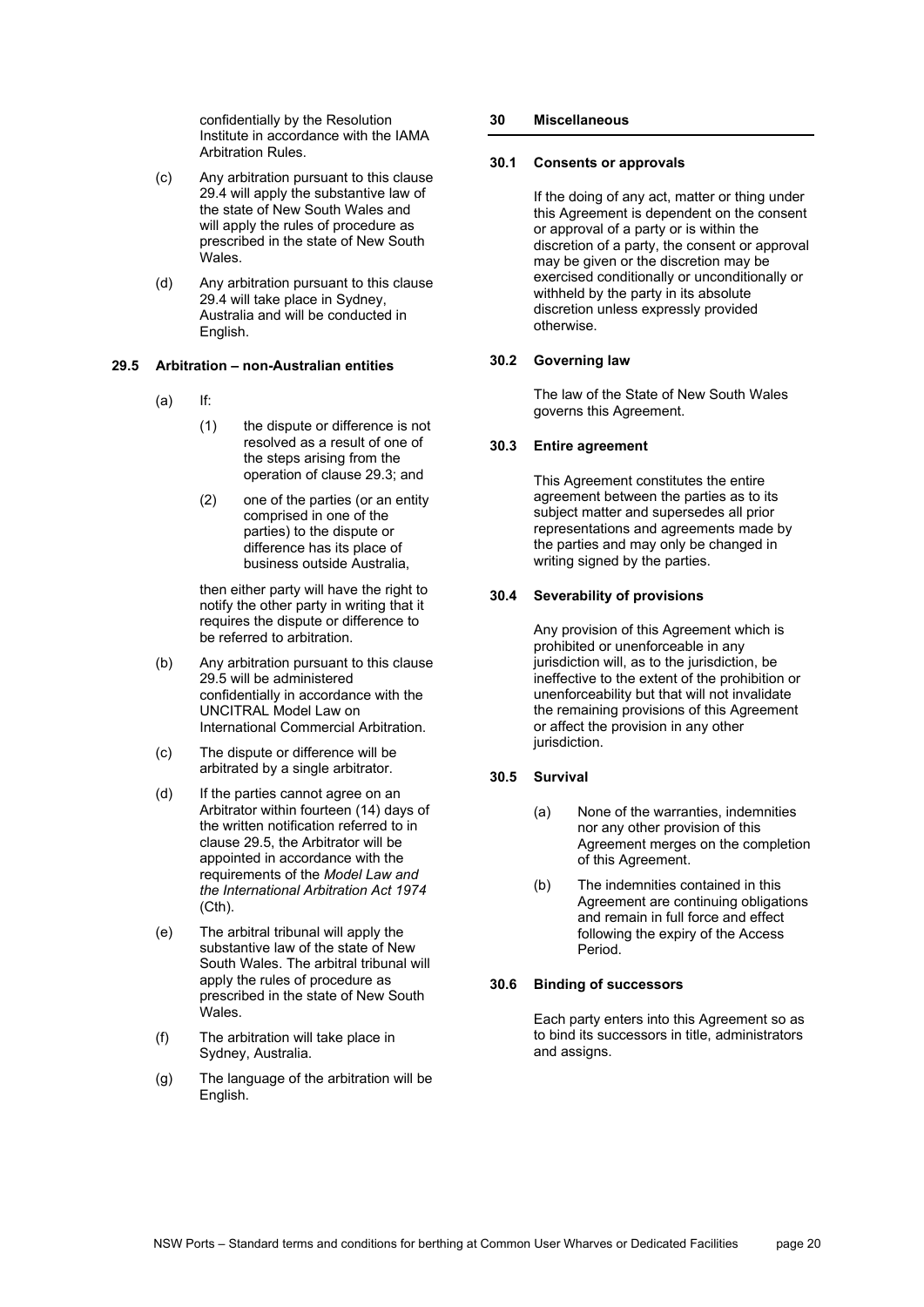# Schedule 1

# <span id="page-20-0"></span>Particulars

| ltem | <b>Description</b>          | <b>Detail</b>                                                              |
|------|-----------------------------|----------------------------------------------------------------------------|
| 1    | NSW Ports' addresses        | Delivery address:                                                          |
|      |                             | Brotherson House,                                                          |
|      |                             | Level 2, Gate B103 Penrhyn Road                                            |
|      |                             | PORT BOTANY NSW 2036                                                       |
|      |                             | Postal address:                                                            |
|      |                             | <b>PO Box 297</b>                                                          |
|      |                             | <b>BOTANY NSW 1455</b>                                                     |
|      |                             | <b>Email address:</b>                                                      |
|      |                             | enquiries@nswports.com.au                                                  |
|      |                             | (or as otherwise published on the NSW Ports'<br>website from time to time) |
| 2    | NSW Ports' Security Manager | Name:<br>Wayne Ashton                                                      |
|      |                             | Address: Brotherson House, Level 2                                         |
|      |                             | Gate B103 Penrhyn Road                                                     |
|      |                             | PORT BOTANY NSW 2036                                                       |
|      |                             | Phone:<br>0417 217 274                                                     |
|      |                             | Email:<br>wayne.ashton@nswports.com.au                                     |
|      |                             | (or as otherwise published on the NSW Ports'<br>website from time to time) |
| 3    | Lodgement of Manifests      | Port Botany: edimanifest@nswports.com.au                                   |
|      |                             | Port Kembla: edipk@nswports.com.au                                         |
|      |                             | (or as otherwise notified by NSW Ports from time to<br>time)               |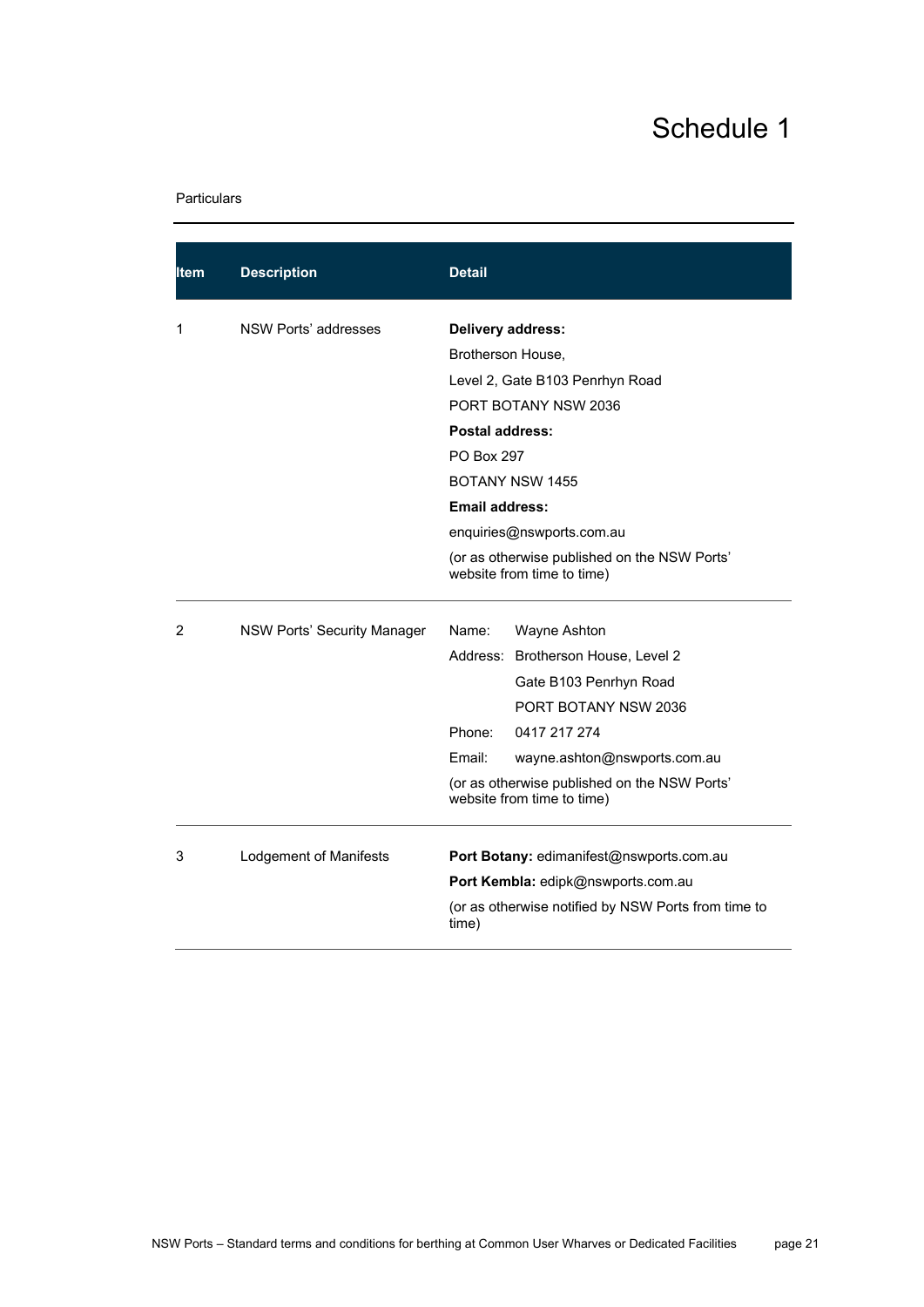# Schedule 2

# <span id="page-21-0"></span>**1.1 Definitions**

In this Agreement, unless the contrary intention appears, the following words and expressions will be construed in accordance with the meanings given below:

**Access Period** means, with respect to a Vessel, the period commencing from the earliest time at which the Vessel enters a Port and expires when the Vessel departs the Port.

**Acceptable Code Values** means a value of 6 digits in length known as the 'HS Code', and must be numeric only (no letters, special characters, full stops or spaces).

**Act** means the *Ports and Maritime Administration Act 1995* (NSW).

**Administration Fee** means the fee or fees specified as such in the 'Schedule of Port Charges' published on the NSW Ports website for Port Botany or Port Kembla (as applicable) that may be charged by NSW Ports to cover its reasonable administrative costs pursuant to clause 7.8 of this Agreement.

**Agreement** means this document including any schedules to this document.

#### **Ancillary Services** means:

- 1 pilotage services;
- 2 towage services;
- 3 stevedoring services; and
- 4 mooring services.

#### **Approved Manifest** means:

1 a forwarding and consolidation summary message (IFCSUM) Version: D, Release: 94B (AU11 or AU12) or 98B (ANZ20) (available at: http://www.unece.org/tradewelcome /un-centre-for-trade-facilitation-ande-business-

uncefact/outputs/standards/unedifac t/directories/download.html and http://www.unece.org/trade/untdid/d 98b/trmd/trmdi1.htm respectively); or

2 any other form of manifest prescribed by NSW Ports from time to time.

**Approved Service Provider** means those service providers licensed or otherwise approved in writing by NSW Ports or the Port Authority to provide Ancillary Services.

**Business Day** means a day that is not a Saturday, Sunday, gazetted public holiday or bank holiday in Sydney, Australia.

**Certificate of Entry** means, with respect to a Vessel, a certificate which is issued by a P&I Club to the Vessel as evidence of the contract of indemnity insurance (including all relevant limits of cover) between the P&I Club and the club member named in the certificate for P&I Cover and H&M Cover for the Vessel.

**Certificate of Registry** means the certificate issued pursuant to the national law of the Vessel's port of registry.

**Certificate of Tonnage** means the tonnage and measurement of the Vessel carried out by, and recorded in a certificate prepared by, class societies or recognised organisation with the equivalent standing of Lloyds Register of Shipping or Det Norske Veritas.

**Cleared Zone** means an area of land or water within a Port which is established as a 'cleared zone' (being a type of 'port security zone' as defined by section 10 of the MTOFSA) under the MTOFSA and MTOFSR.

#### **Common User Wharves**

- 1 Bulk Liquids Berth 1 at Port Botany;
- 2 Bulk Liquids Berth 2 at Port Botany;
- 3 Berth 104 at Port Kembla;
- 4 Berth 201 at Port Kembla; and
- 5 Berth 206 at Port Kembla.

**Consequential Loss** means any of the following (and analogous) types of loss:

- 1 loss of profit;
- 2 loss of revenue;
- 3 loss of contract;
- 4 loss of opportunity;
- 5 loss of production; or
- 6 business interruption.

**Contamination** means the presence in the Environment at a level above background levels of any substance which is potentially harmful to human health and comfort, detrimental to the well‐being of flora or fauna and / or detrimental to the beneficial uses of the Environment, irrespective of whether the quantity of the substance does or does not exceed statutory or industry criteria applicable to commercial or industrial land use.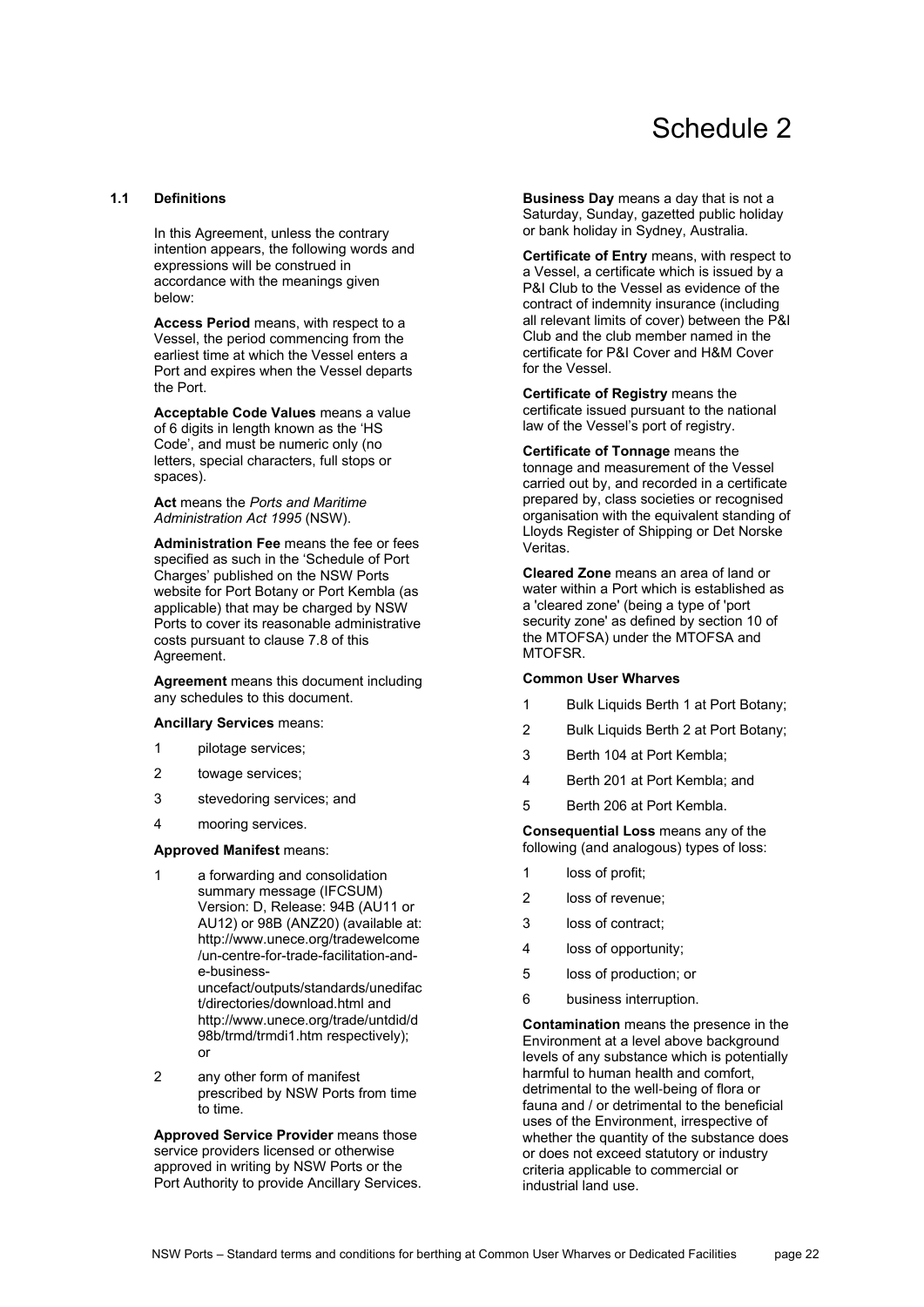**Corporations Act** means the *Corporations Act 2001* (Cth).

**Customer** means each of the owner, charterer and operator of a Vessel that enters a Port.

**Cybercrime** means the use of a computer or online network to commit crimes such as fraud, online image abuse, identity theft or threats and intimidation.

**Cyber Security Event** means an occurrence of a system, service or network state indicating a possible breach of security policy, failure of safeguards or a previously unknown situation that may be relevant to security.

**Cyber Security Incident** means an unwanted or unexpected Cyber Security Event, or a series of such events, that have a significant probability of compromising business operations**.**

**Dangerous Goods** has the meaning given in the *Dangerous Goods (Road and Rail Transport) Act 2008* (NSW) or the Australian Code for the Transport of Dangerous Goods by Road and Rail.

**Dedicated Facilities** means any berths located at Port Botany or Port Kembla that are not specified in the definition of 'Common User Wharves'.

**Default Rate** means 10%, except to the extent that the sum of 5% and the interest rate that in the ordinary course of business would be charged by the Commonwealth Bank for the relevant period on unsecured overdrafts of more than \$100,000 is less than 10%, in which case that lower rate shall prevail.

**Demise Charter** means the hire of a Vessel by which the charterer obtains possession and control of the Vessel and is responsible for the Vessel, its operation and maintenance.

**Dispute** means the meaning given in clause [29.1.](#page-18-4)

**Dispute Notice** means the meaning given in clause [29.1.](#page-18-4)

**Document of Compliance** has the same meaning as in the International Safety Management (ISM) Code.

**EDI** means electronic data interchange.

**Environment** means the physical factors of the surroundings of human and non‐ human life forms, including the land, soil, plants, habitat, waters, atmosphere, climate, sound, odours, tastes, biodiversity and the social and aesthetic values of landscape.

**Environmental Hazard** means a state of danger to human health or the Environment, whether imminent or

otherwise, resulting from the location, storage, handling or release of any substance having toxic, corrosive, flammable, explosive, infectious, irritant or otherwise dangerous or damaging characteristics.

**Event of Default** means the meaning given in clause [9.1\(a\).](#page-6-6) 

**GST Amount** the meaning given in clause [26.3\(a\).](#page-17-5)

**H&M Cover** means insurance covering loss and damage to the hull and machinery of a vessel from marine perils including sinking, burning, stranding and collision.

#### **Harbour Master** means:

- 1 the person appointed under section 85 of the *Marine Safety Act 1998* (NSW) as the 'harbour master' for the Port; or
- 2 a person appointed under section 86 of the *Marine Safety Act 1998* (NSW) to exercise the functions of the 'harbour master' for the Port.

**Harmonized System** means the 'Harmonized Commodity Description and Coding System' developed and maintained by the World Customs Organisation.

**Inward Manifest** means a manifest referred to in clause [10.1.](#page-8-6) 

**Inwards / Outwards Crew Report** means the Australian Border Force's Form 3b (or any replacement of the same) which, among other things, provides details of the Vessel's crew.

**ISPS Code** means the International Ship and Port Facility Security Code.

**Landside Restricted Zone** means an area of land or a structure within the boundaries of a Port which is established as a 'landside restricted zone' (being a type of 'port security zone' as defined by section 10 of the MTOFSA) under the MTOFSA and MTOFSR.

**Laying-up** means the process of a Vessel being 'laid up' or temporarily not in service.

**Legislative Requirements** means:

- 1 Acts, ordinances, regulations, by‐ laws, orders, awards and proclamations of the Commonwealth and the state of New South Wales;
- 2 the *Biosecurity Act 2015* (Cth) in regard to ballast water management and discharge, anti-fouling and inwater cleaning and other biosecurity requirements in respect of the Vessel's visit to the Port, including the reporting of biosecurity incidents;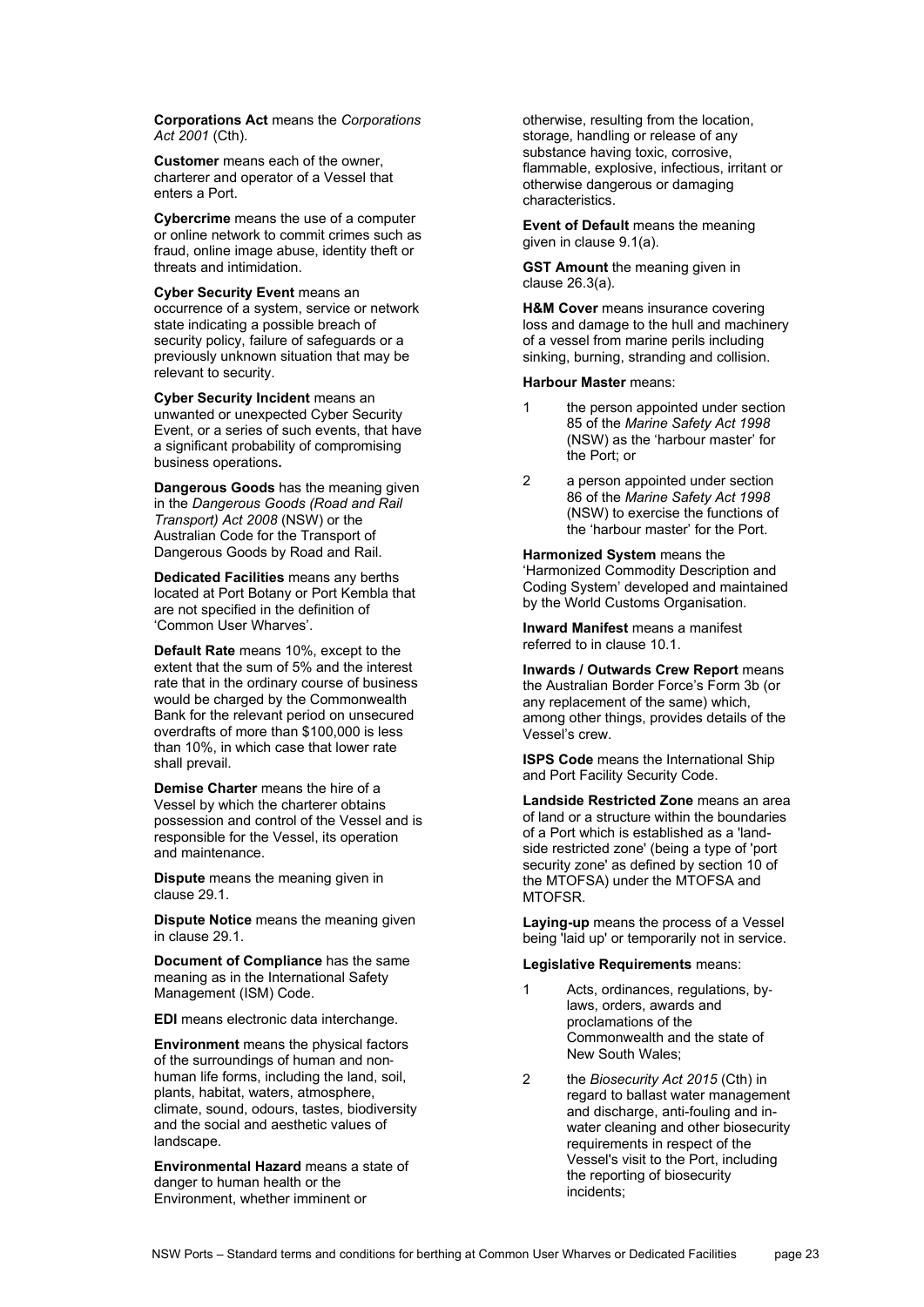- 3 the *Protection of the Sea (Prevention of Pollution from Ships) Act 1983* (Cth) and applicable MARPOL requirements regarding the prevention of pollution from the Vessel in its visit to the Port
- 4 certificates, licences, consents, permits, approvals and requirements of organisations having jurisdiction in the State of New South Wales;
- 5 any permit or licence concerning use of the Port Facilities, the Common User Wharves or the Dedicated Facilities;
- 6 directions of the Harbour Master;
- 7 the Port Rules;
- 8 the Port Guidelines; and
- 9 directions of any statutory bodies or authorities with relevant jurisdiction.

**Limiting Provisions** means the meaning given in clause [3\(b\).](#page-0-0) 

**Loss** means any action, claim, loss, damage, liability, cost or expense including all:

- 1 interest and other amounts payable to third parties;
- 2 liabilities on account of taxes;
- 3 legal costs (on a full indemnity basis) and other expenses reasonably incurred in connection with investigating or defending any claims or actions, whether or not resulting in any liability;
- 4 amounts paid in settlement of claims or actions; and
- 5 Consequential Loss.

**MTOFSA** means the *Maritime Transport and Offshore Facilities Security Act 2003*  (Cth).

**MTOFSR** means the *Maritime Transport and Offshore Facilities Security Regulations 2003* (Cth).

**NSW Ports** means Port Botany Operations or Port Kembla Operations (as applicable).

**NSW Ports' Security Contractor** means the contractor engaged by NSW Ports from time to time to implement the Port Security Plan and includes its Personnel.

**NSW Ports' Security Manager** means the manager named in item 2 of [Schedule 1,](#page-20-0) or as otherwise notified by NSW Ports from time to time.

**Outward Manifest** means a manifest referred to in clause [10.2.](#page-8-7)

**P&I Club** means a mutual insurance association which provides P&I Cover and is a member of the 'International Group of Protection & Indemnity Clubs'.

**P&I Cover** means protection and indemnity insurance that covers liabilities concerning or arising from the following risks:

- 1 death and personal injury to seamen, passengers and third parties;
- 2 in respect of stowaways or persons rescued at sea;
- 3 collisions;
- 4 groundings;
- 5 damage to fixed and floating objects;
- 6 pollution;
- 7 wreck removal;
- 8 towage operations; and
- 9 cargo damage.

# **Permitted Use** means:

- 1 the embarking and disembarking of passengers;
- 2 the transit, receipt, delivery, loading, unloading, storage and stevedoring of cargo;
- 3 providoring and bunkering;
- 4 ship repair and maintenance (where approved in writing by NSW Ports); and
- 5 crew change.

**Personnel** means any employee, officer, agent, consultant, contractor, representative, invitee or licensee of the relevant party (or an entity comprised in the relevant party) and, with respect to the Customer:

- 1 includes:
	- (a) any shipping agent engaged by an entity comprised in the Customer in relation to a Vessel; and
	- (b) all crew and other personnel engaged by an entity comprised in the Customer in relation to a Vessel; and
- 2 excludes any charterer or operator of a Vessel.

**Pollution Incident** means the occurrence of 'pollution' within the meaning of the *Protection of the Environment Operations Act 1997* (NSW) or the *Marine Pollution Act 2012* (NSW).

**Port** means Port Botany or Port Kembla, as applicable.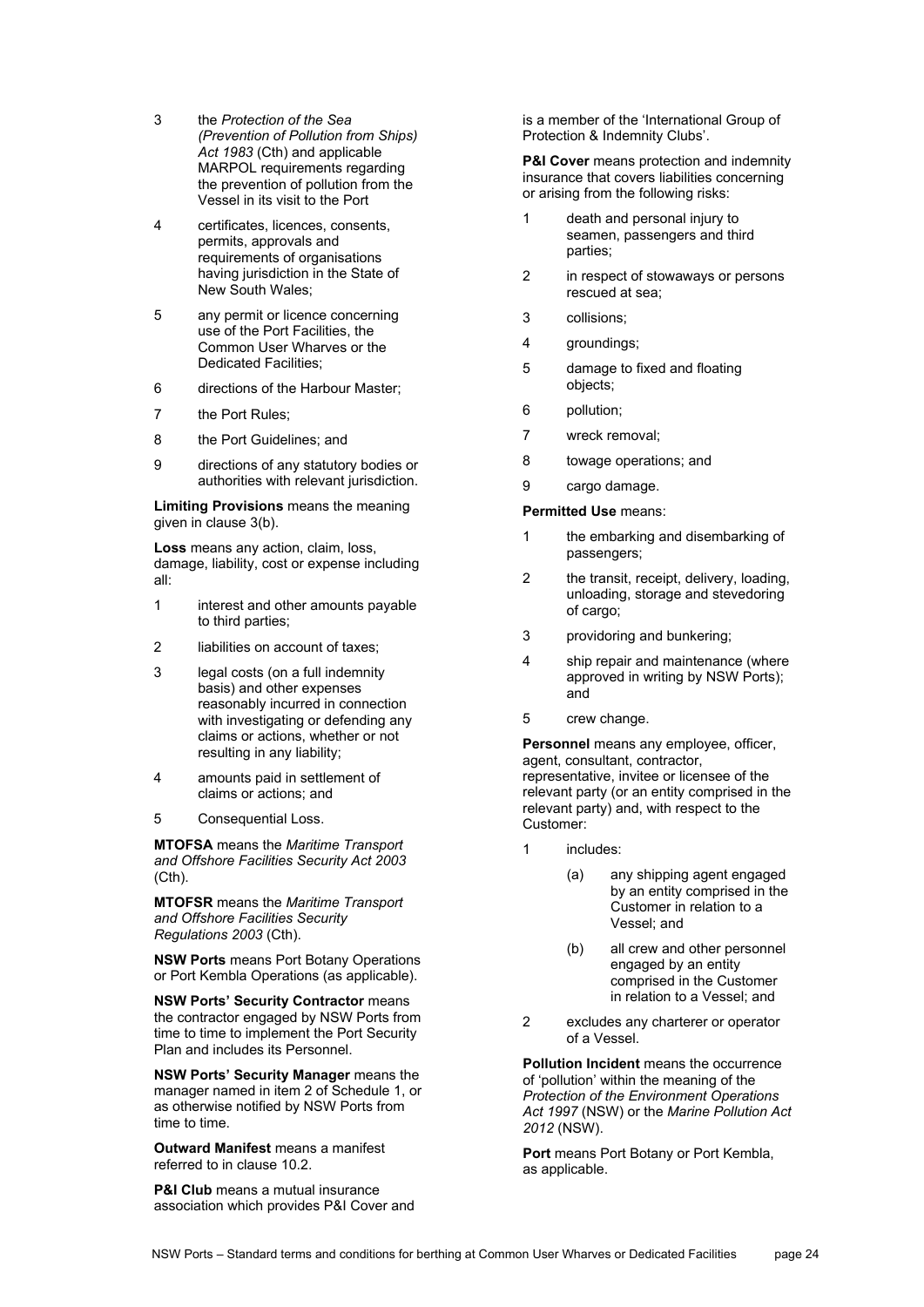**Port Authority** means the Port Authority of New South Wales.

**Port Botany** means the area designated as the 'site' of Botany Bay in accordance with the Act or such other area as may be notified by NSW Ports to any entity comprised in the Customer from time to time.

**Port Charges** means any fees or charges specified in the 'Schedule of Port Charges' published on the NSW Ports website for Port Botany or Port Kembla (as applicable).

**Port Facilities** means the land, channels and facilities owned, managed or controlled by NSW Ports other than the Common User Wharves or Dedicated Facilities.

**Port Guidelines** means the guidelines established by the Port Authority or NSW Ports as applying to Port Botany or Port Kembla (as applicable) from time to time and, in the case of the guidelines established by NSW Ports, published on NSW Ports' website.

**Port Kembla** means the area designated as the 'site' of Port Kembla in accordance with the Act or such other area as may be notified by NSW Ports to any entity comprised in the Customer from time to time.

**Port Rules** means the rules established by the Port Authority or NSW Ports as applying to Port Botany or Port Kembla (as applicable) from time to time, and in the case of the rules established by NSW Ports, published on NSW Ports' website.

**Port Security Plan** means the port security plan prepared by NSW Ports and / or the port security plan prepared by the Port Authority in accordance with the MTOFSA.

**Regulations** means the *Ports and Maritime Administration Regulation 2012* (NSW).

**Related Entity** means in relation to an entity (the first entity):

- 1 a Subsidiary of the first entity;
- 2 an entity of which the first entity is a Subsidiary; or
- 3 a Subsidiary of another entity of which the first entity is also a Subsidiary.

**Released Party** means each of:

- 1 NSW Ports and any related body corporate of NSW Ports; and
- 2 any employee, officer, agent or contractor of NSW Ports or of any related body corporate of NSW Ports.

**Restricted Area** means an area declared to be either a:

- 1 Landside Restricted Zone;
- 2 Waterside Restricted Zone; or
- 3 Cleared Zone.

**Safety Management Certificate** has the same meaning as in the International Safety Management (ISM) Code.

**Security** means any mortgage, pledge, lien or charge or any security or preferential interest or arrangement of any kind including:

- 1 anything which gives a creditor priority to other creditors with respect to any asset; and
- 2 retention of title (other than in the ordinary course of day to day trading) and a deposit of money by way of security,

but does not include:

- 3 an interest of the kind referred to in section 12(3) of the *Personal Property Securities Act 2009* (Cth) where the transaction concerned does not, in substance, secure payment or performance of an obligation; or
- 4 charge or lien arising in favour of a governmental agency by operation of statute unless there is default in payment of money secured by that charge or lien.

#### **Security Deposit** means

- 1 a cash deposit;
- 2 an irrevocable bank guarantee in a form reasonably acceptable to NSW Ports, given by a bank acceptable to NSW Ports and capable of being drawn on in Sydney, New South Wales; or
- 3 such other security as NSW Ports is willing to accept at its sole discretion.

**Security Deposit Notice** means has the meaning given in clause [8.1\(b\).](#page-5-1) 

### **Service Date**

- 1 with respect to an import Vessel, the date the Vessel berths at the Port; and
- 2 with respect to an export Vessel, the date the Vessel departs the Port.

**Ship Pre-Arrival Report** means the Australian Border Force's Form 13a (or any replacement of the same) which, among other things, provides details of the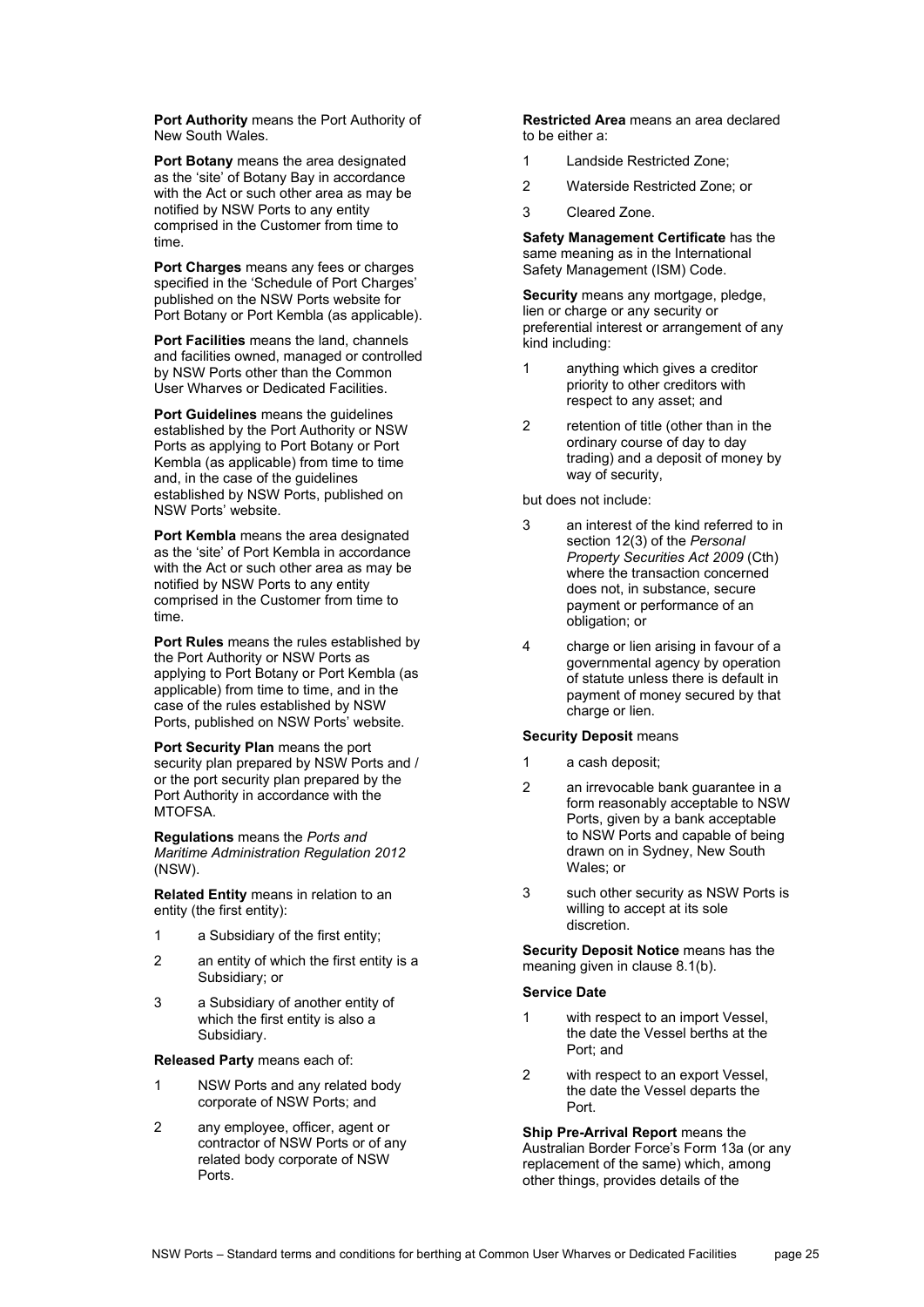Vessel's particulars and security / safety reports.

**Subsidiary** has the meaning given in the Corporations Act, but an entity will also be taken to be a Subsidiary of an entity if it is controlled by that entity, as contemplated by the power to:

- 1 determine substantially the conduct of the entity's business activities;
- 2 determine the outcome of decisions about the entity's financial and operating policies; or
- 3 dispose of, or control the disposal of, more than or equal to half (by value) of the entity's assets,

and:

- 4 a trust may be a Subsidiary, for the purpose of which a unit or other beneficial interest will be regarded as a share; and
- 5 an entity may be a Subsidiary of a trust if it would have been a Subsidiary if that trust were a corporation.

**Time Charter** means the hire of a Vessel by which the charterer obtains possession and control of the Vessel for an agreed period of time or an agreed voyage.

**Vessel** means any vessel:

- 1 in relation to which an entity comprised in the Customer holds a legal or equitable interest;
- 2 which is subject to charter by an entity comprised in the Customer (including by way of Demise Charter or Time Charter); or
- 3 which is operated by an entity comprised in the Customer,
- 4 and which calls at or enters, or proposes to call at or enter, a Port.

**Waterside Restricted Zone** means an area of water within a Port which is established as a 'water-side restricted zone' (being a type of 'port security zone' as defined by section 10 of the MTOFSA) under the MTOFSA and MTOFSR.

**Wharfage Charge** means the 'Wharfage Charge' specified in the 'Schedule of Port Charges' published on the NSW Ports website for Port Botany or Port Kembla (as applicable).

**WHS Laws** means all legislation, regulations, by‐laws, orders and legal requirements concerning the health, safety and welfare of people at work, including the *Work Health and Safety Act 2011* (NSW) and the obligations imposed by the *Marine Safety (Domestic Commercial Vessel) National Law Act* 2012 (Cth).

# **1.2 Interpretation**

The following rules apply to this Agreement unless the context requires otherwise:

- (a) The singular includes the plural, and the converse also applies.
- (b) If a word or phrase is defined, its other grammatical forms have a corresponding meaning.
- (c) A reference to a person includes a corporation, trust, partnership, unincorporated body or other entity, whether or not it comprises a separate legal entity.
- (d) A reference to a clause or Schedule is a reference to a clause or Schedule to, this Agreement
- (e) A reference to an agreement or document (including a reference to this Agreement) is to the agreement or document as amended, supplemented, novated or replaced. except to the extent prohibited by this Agreement or that other agreement or document, and includes the schedules and annexures to that agreement or document.
- (f) A reference to writing includes any method of representing or reproducing words, figures, drawings or symbols in a visible and tangible form.
- (g) A reference to a party to this Agreement or another agreement or document includes the party's successors, permitted substitutes and permitted assigns (and, where applicable, the party's legal personal representatives).
- (h) A reference to legislation or to a provision of legislation includes a modification or re-enactment of it, a legislative provision substituted for it and a regulation or statutory instrument issued under it.
- (i) A reference to conduct includes an omission, statement or undertaking, whether or not in writing.
- (j) A reference to an agreement includes any undertaking, deed, agreement and legally enforceable arrangement, whether or not in writing, and a reference to a document includes an agreement (as so defined) in writing and any certificate, notice, instrument and document of any kind.
- (k) A reference to dollars or \$ is to Australian currency.